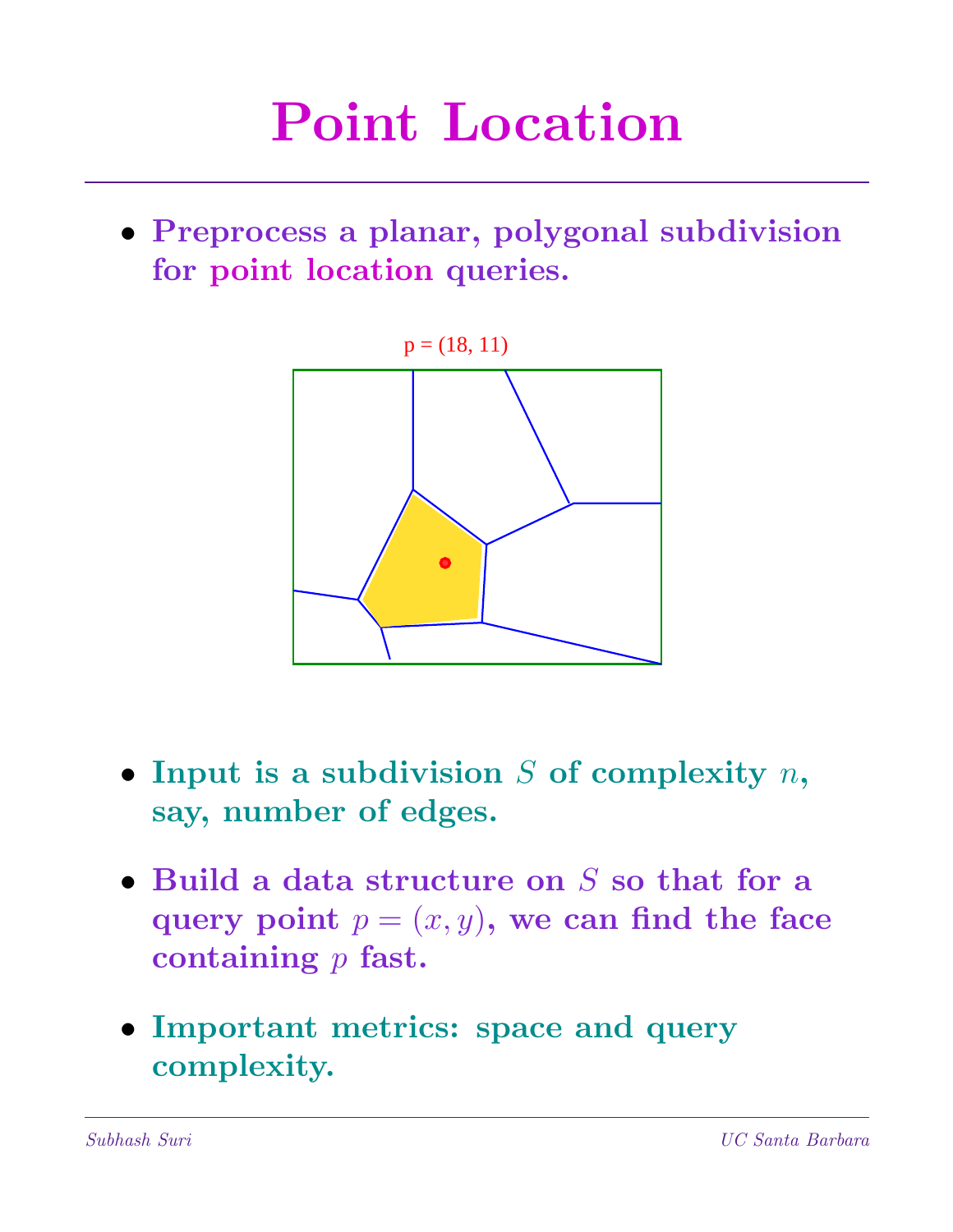## The Slab Method

- Draw a vertical line through each vertex. This decomposes the plane into slabs.
- In each slab, the vertical order of line segments remains constant.



• If we know which slab  $p = (x, y)$  lies, we can perform a binary search, using the sorted order of segments.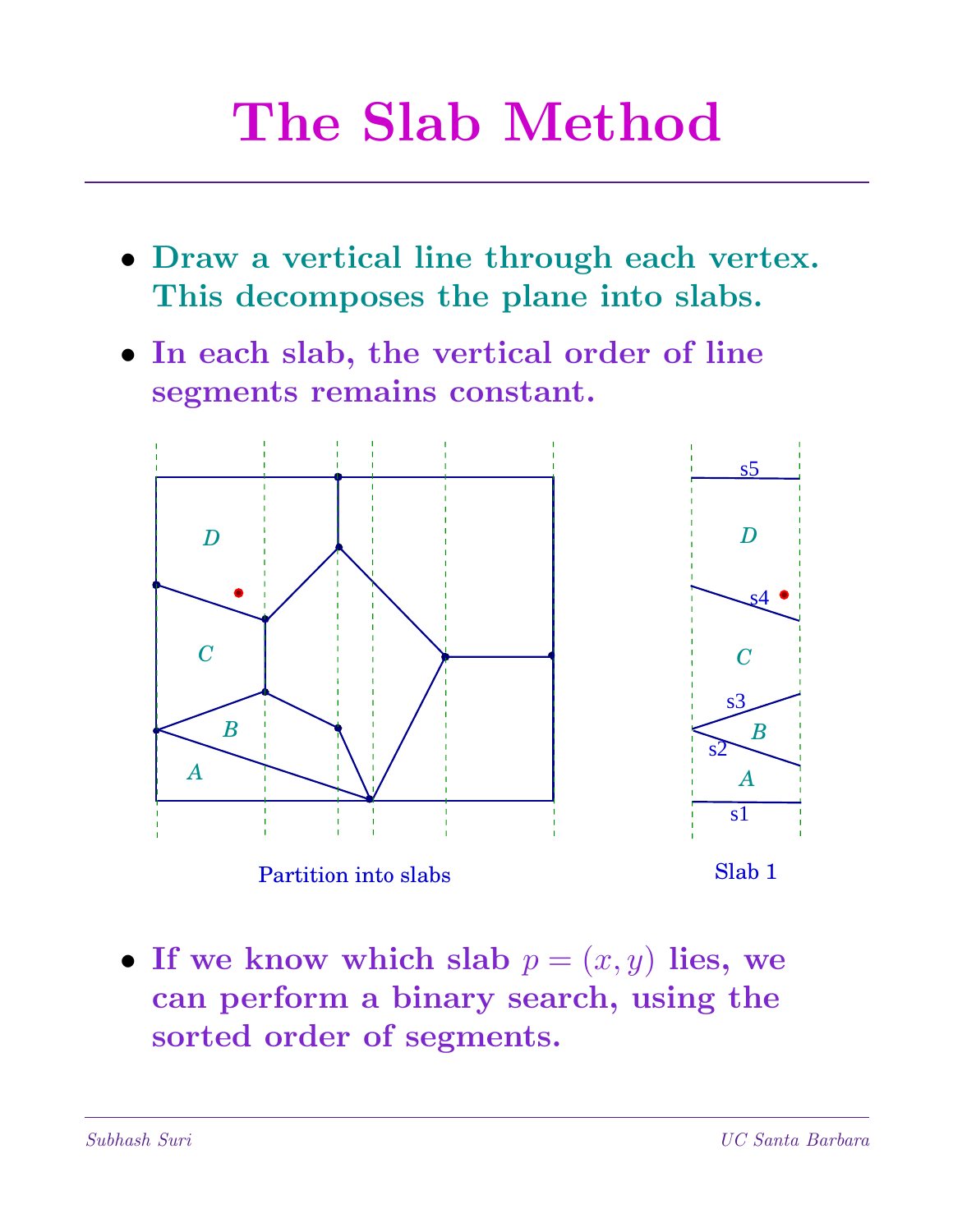### The Slab Method

- To find which slab contains  $p$ , we perform a binary search on  $x$ , among slab boundaries.
- A second binary search in the slab determines the face containing  $p$ .



- Thus, the search complexity is  $O(\log n)$ .
- But the space complexity is  $\Theta(n^2)$ .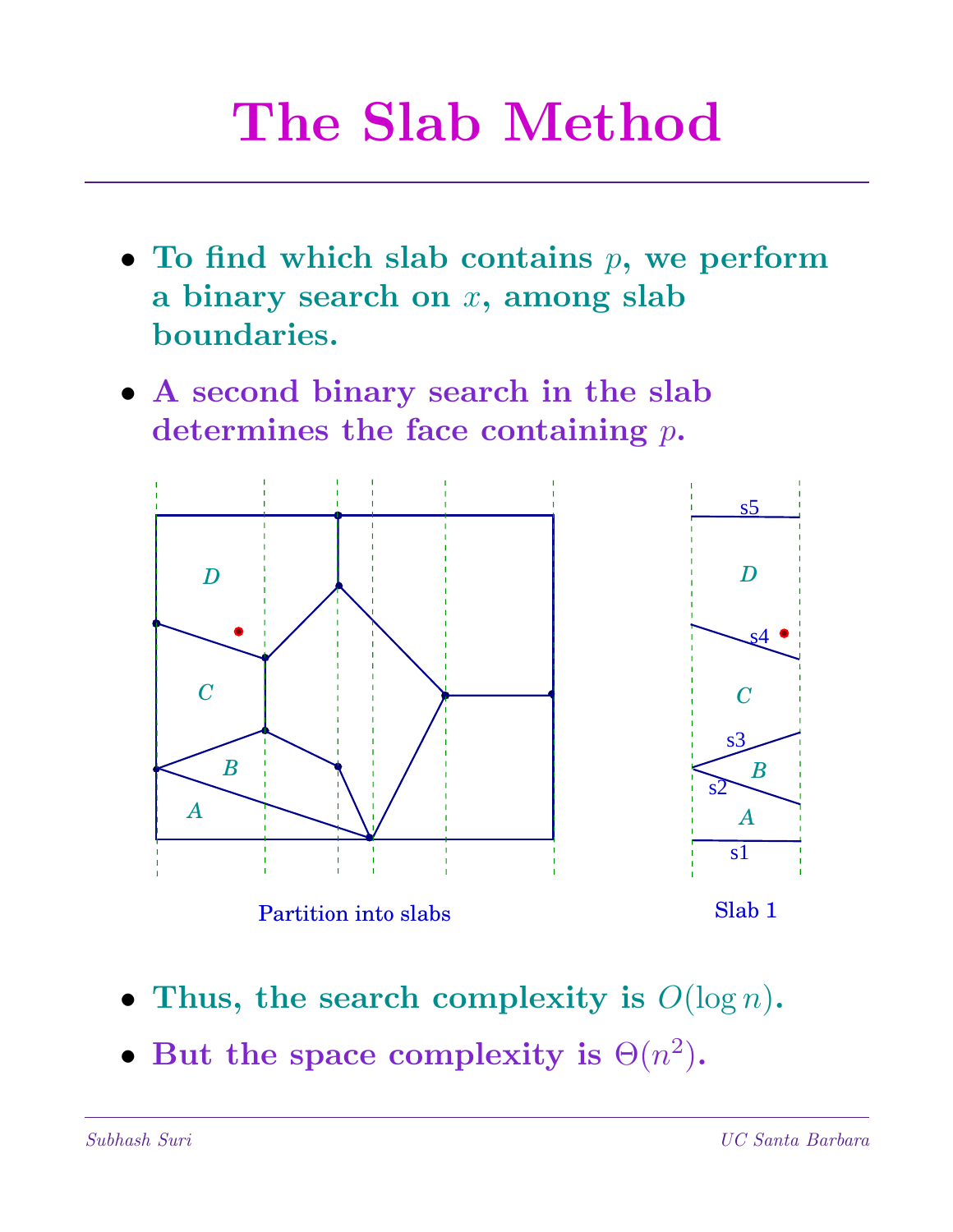## Optimal Schemes

- There are other schemes (kd-tree, quad-trees) that can perform point location reasonably well, they lack theoretical guarantees. Most have very bad worst-case performance.
- Finding an optimal scheme was challenging. Several schemes were developed in 70's that did either  $O(\log n)$ query, but with  $O(n \log n)$  space, or  $O(\log^2 n)$  query with  $O(n)$  space.
- Today, we will discuss an elegant and simple method that achieved optimality,  $O(\log n)$  time and  $O(n)$  space [D. Kirkpatrick '83].
- Kirkpatrick's scheme however involves large constant factors, which make it less attractive in practice.
- Later we will discuss a more practical, randomized optimal scheme.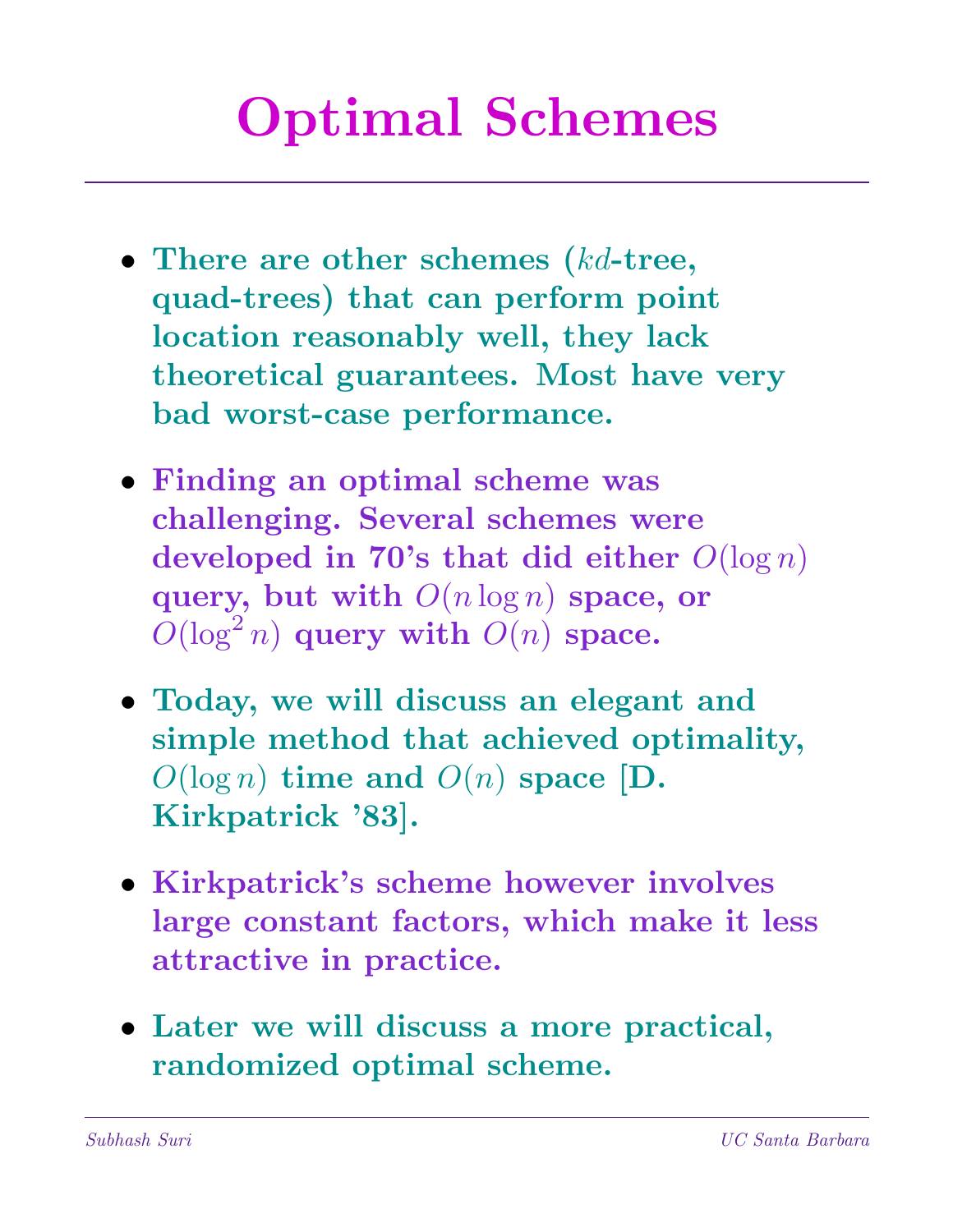# Kirkpatrick's Algorithm

- Start with the assumption that planar subdivision is a triangulation.
- If not, triangulate each face, and label each triangular face with the same label as the original containing face.
- If the outer face is not a triangle, compute the convex hull, and triangulate the pockets between the subdivision and CH.
- Now put a large triangle  $abc$  around the subdivision, and triangulate the space between the two.

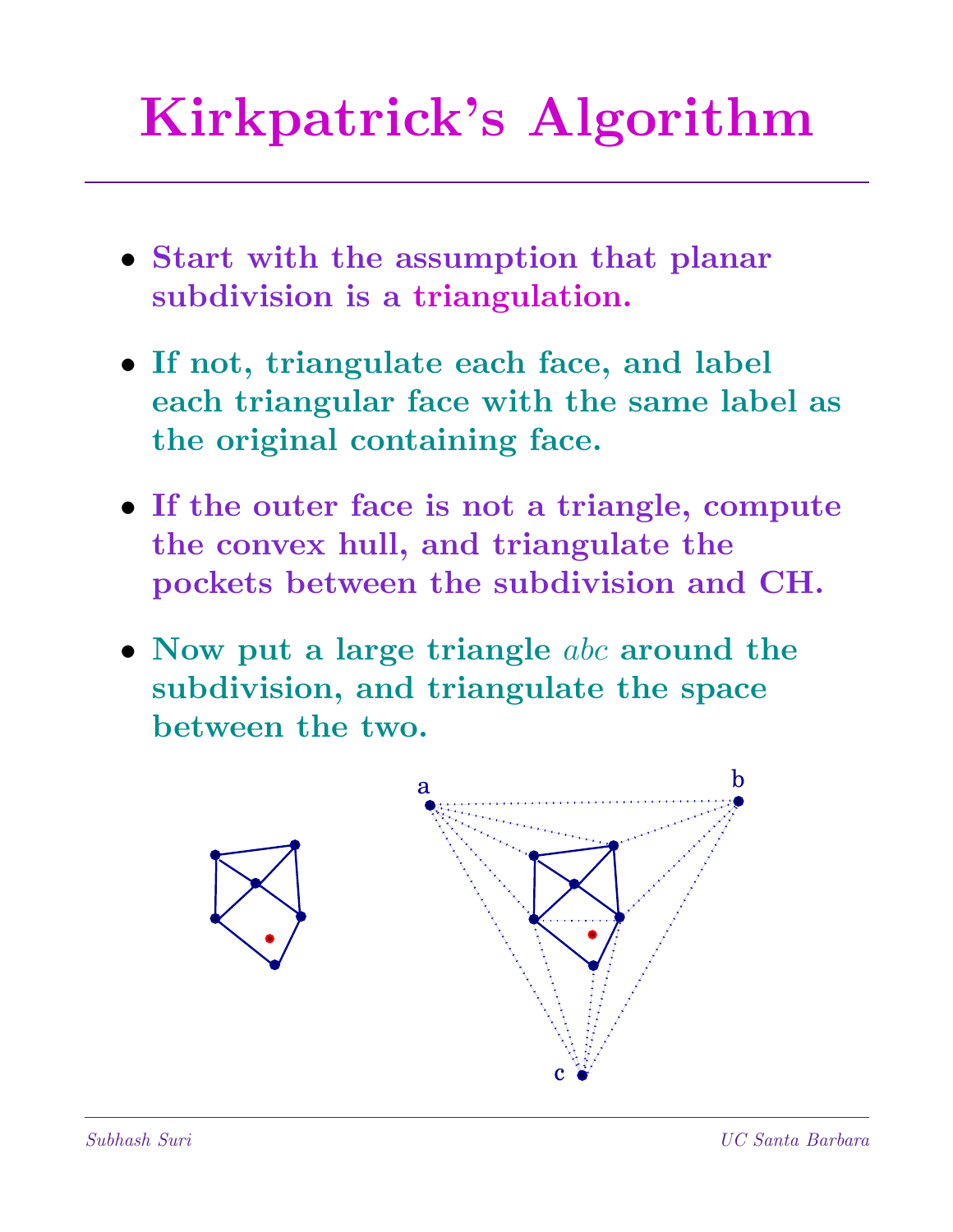# Modifying Subdivision

- By Euler'e formula, the final size of this triangulated subdivision is still  $O(n)$ .
- This transformation from  $S$  to triangulation can be performed in  $O(n \log n)$  time.



• If we can find the triangle containing  $p$ , we will know the original subdivision face containing  $p$ .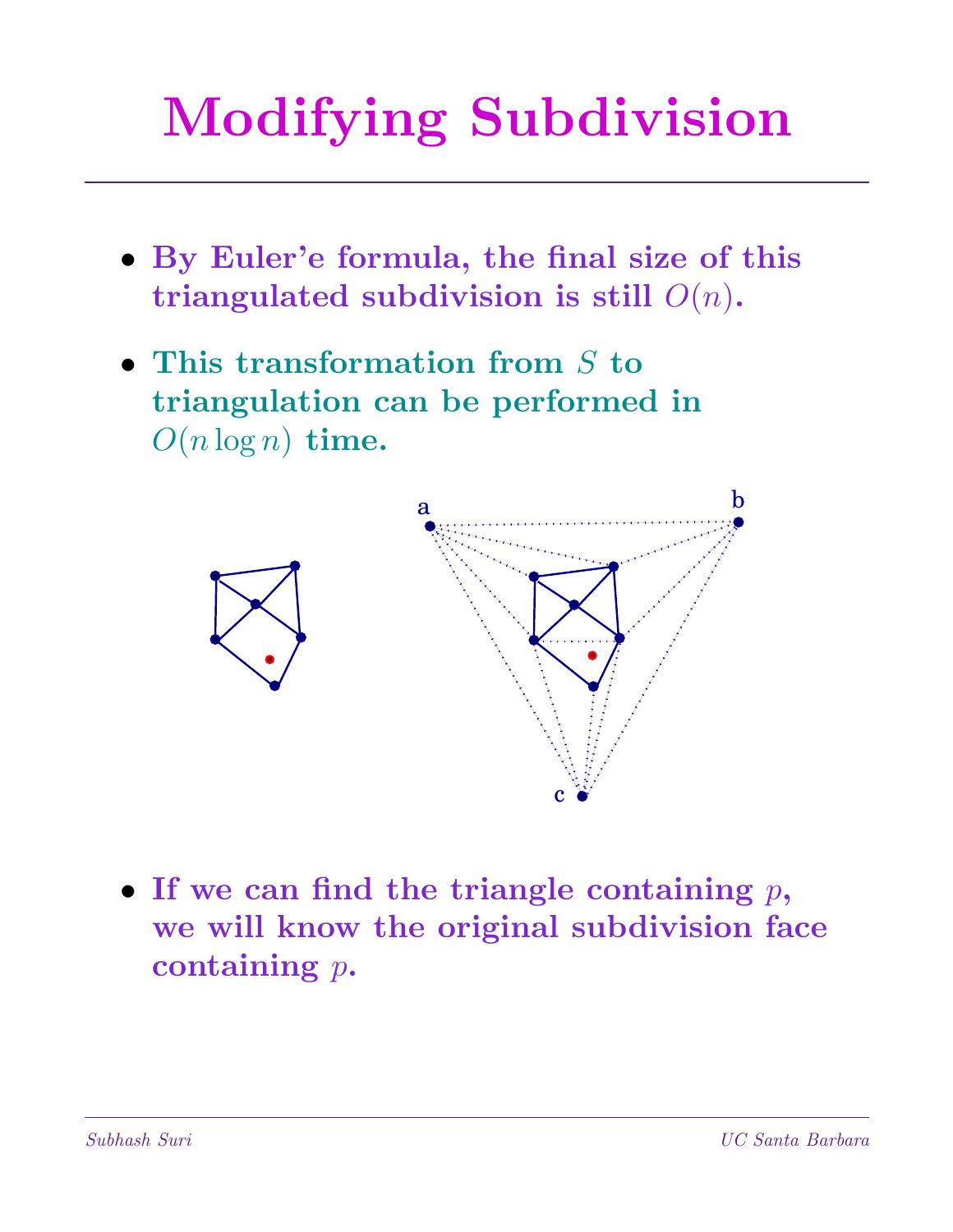## Hierarchical Method

- Kirkpatrick's method is hierarchical: produce a sequence of increasingly coarser triangulations, so that the last one has  $O(1)$  size.
- Sequence of triangulations  $T_0, T_1, \ldots, T_k$ , with following properties:
	- 1.  $T_0$  is the initial triangulation, and  $T_k$  is just the outer triangle abc.
	- 2. k is  $O(\log n)$ .
	- **3. Each triangle in**  $T_{i+1}$  overlaps  $O(1)$ triangles of  $T_i$ .
- Let us first discuss how to construct this sequence of triangulations.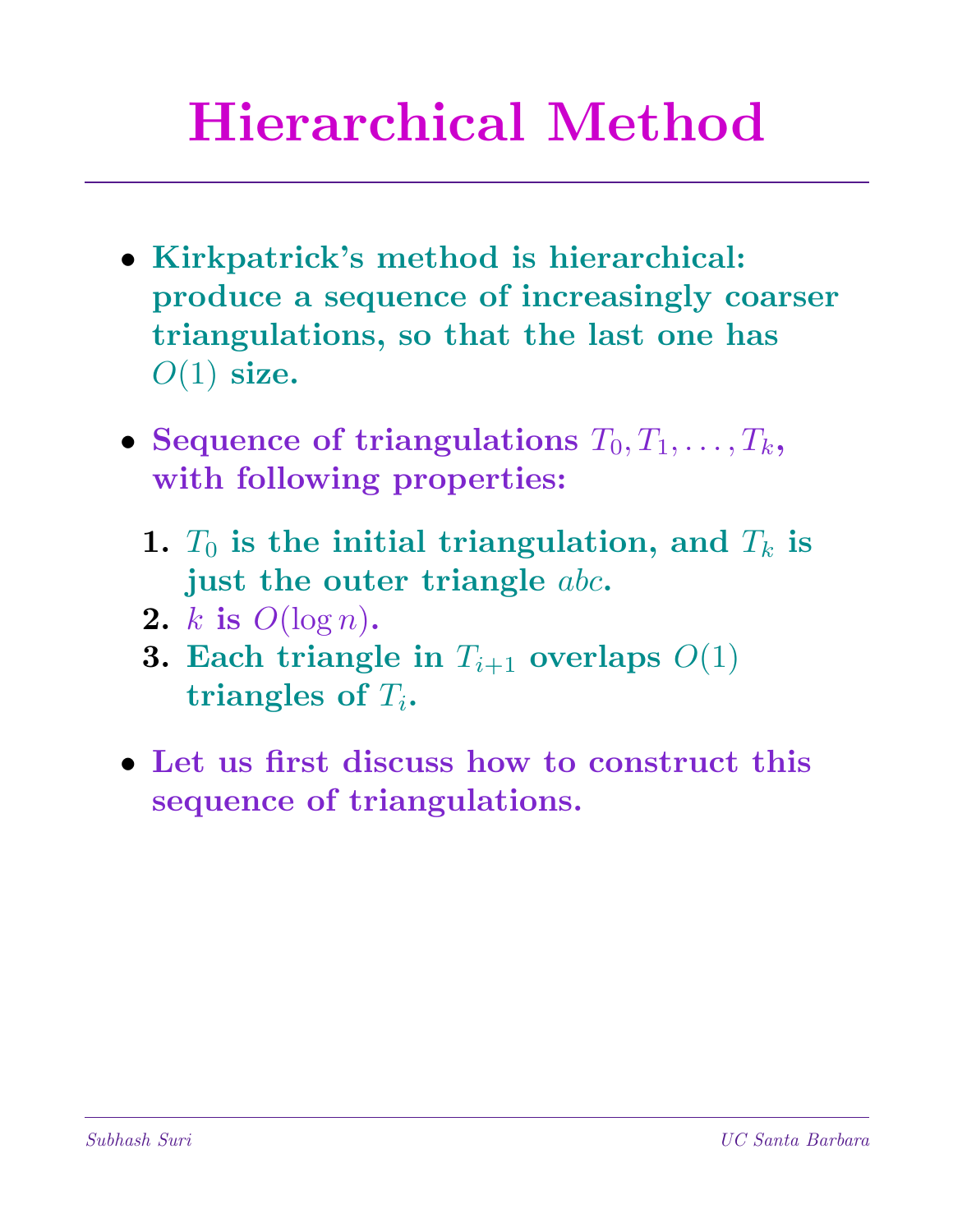# Building the Sequence

- Main idea is to delete some vertices of  $T_i$ .
- Their deletion creates holes, which we re-triangulate.



Vertex deletion and re−triangulation

- We want to go from  $O(n)$  size subdivision  $T_0$  to  $O(1)$  size subdivision  $T_k$  in  $O(\log n)$ steps.
- Thus, we need to delete a constant fraction of vertices from  $T_i$ .
- A critical condition is to ensure each new triangle in  $T_{i+1}$  overlaps with  $O(1)$ triangles of  $T_i$ .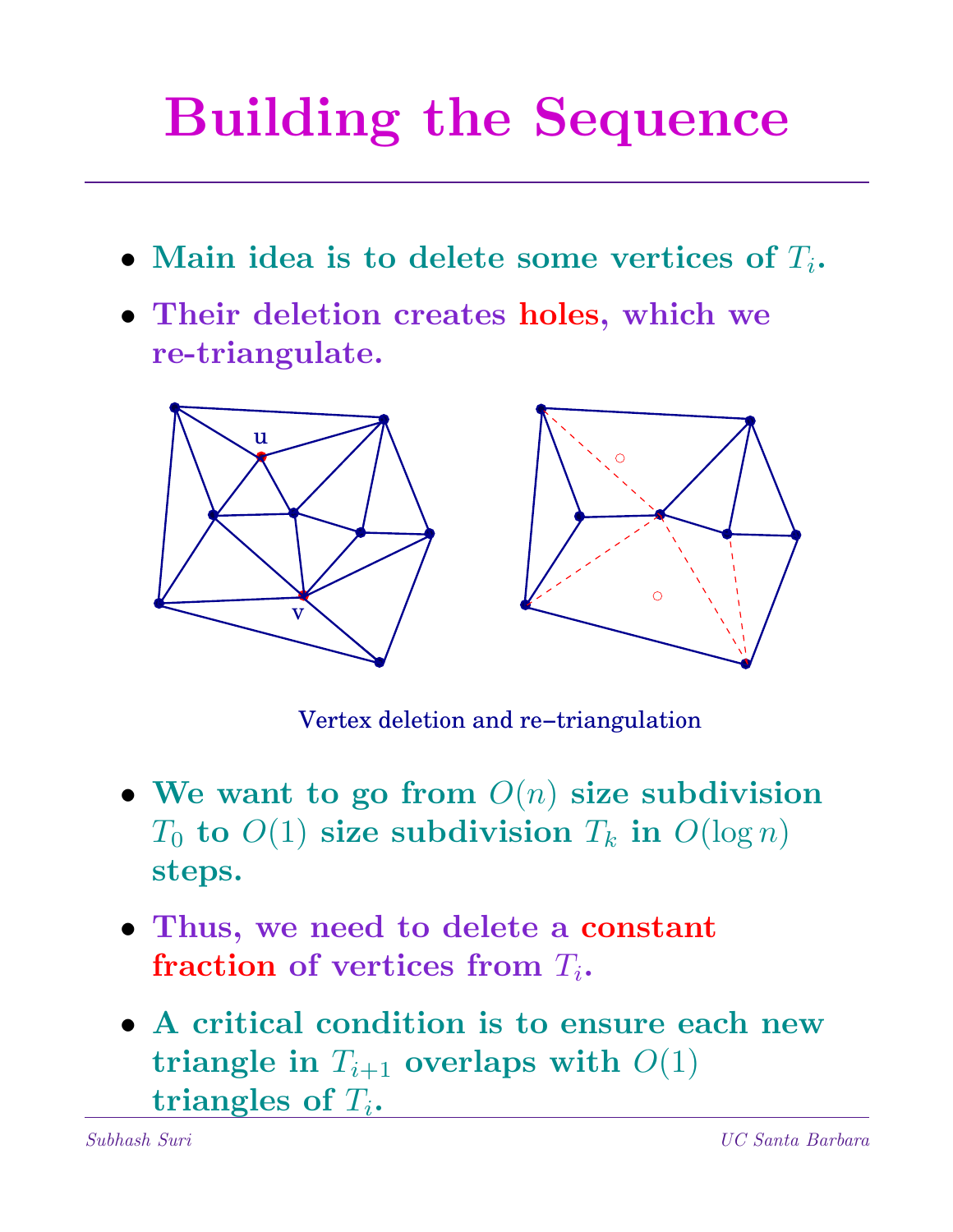## Independent Sets

- Suppose we want to go from  $T_i$  to  $T_{i+1}$ , by deleting some points.
- Kirkpatrick's choice of points to be deleted had the following two properties:
- [Constant Degree] Each deletion candidate has  $O(1)$  degree in graph  $T_i$ .
	- If  $p$  has degree  $d$ , then deleting  $p$  leaves a hole that can be filled with  $d-2$ triangles.
	- When we re-triangulate the hole, each new triangle can overlap at most d original triangles in  $T_i$ .



Vertex deletion and re−triangulation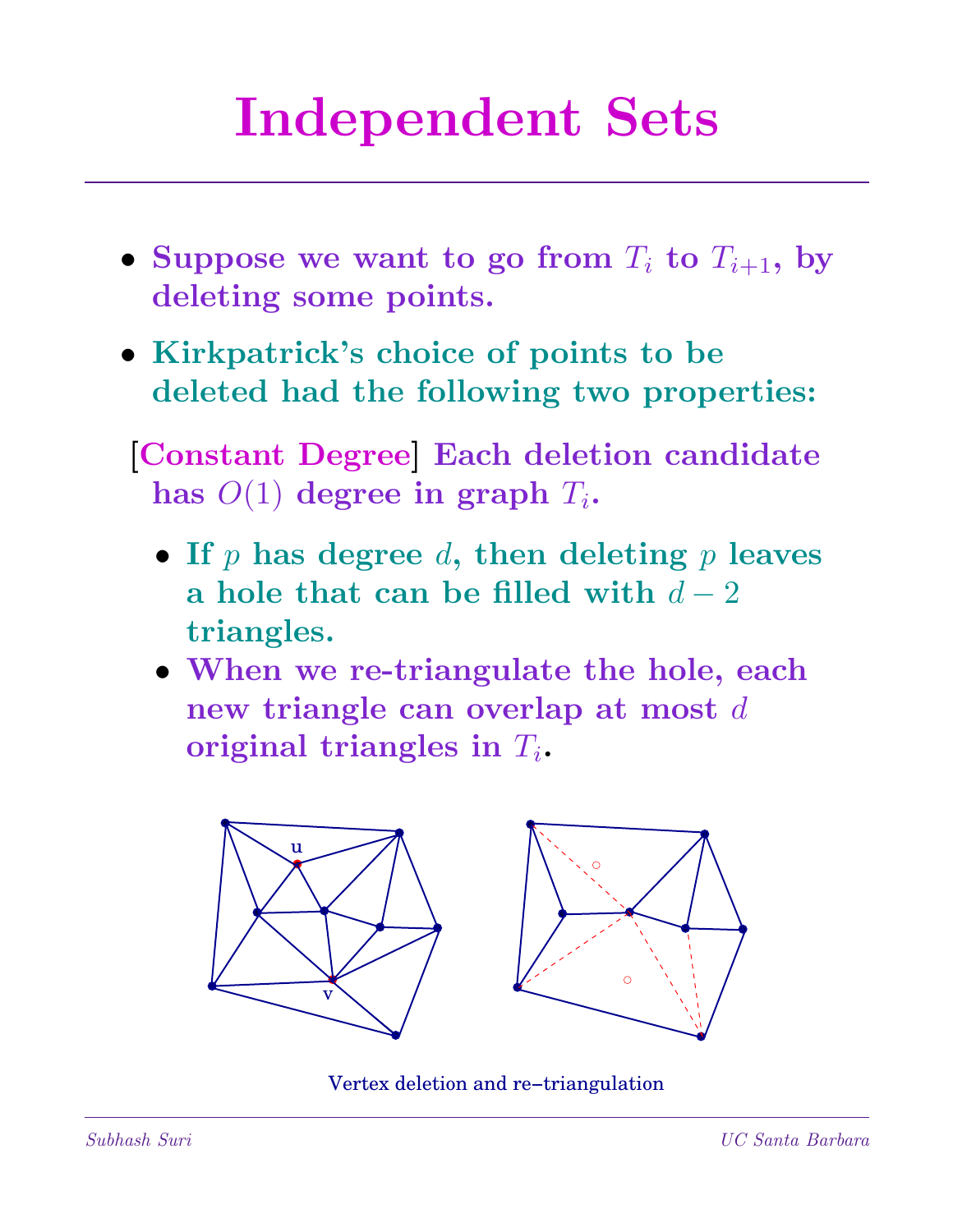# Independent Sets

[Independent Sets] No two deletion candidates are adjacent.

• This makes re-triangulation easier; each hole handled independently.



Vertex deletion and re−triangulation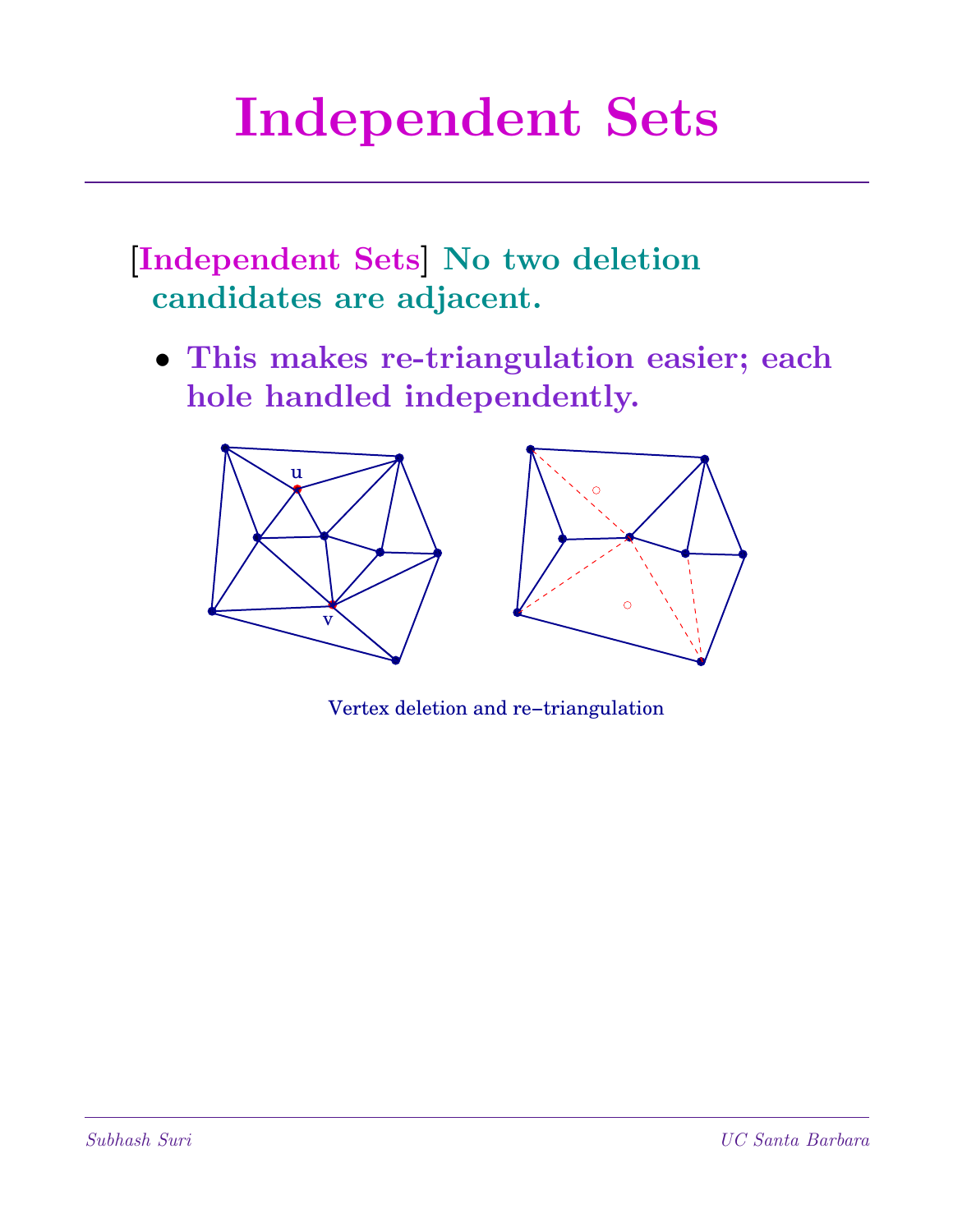### I.S. Lemma

Lemma: Every planar graph on  $n$  vertices contains an independent vertex set of size  $n/18$  in which each vertex has degree at most 8. The set can be found in  $O(n)$  time.

- We prove this later. Let's use this now to build the triangle hierarchy, and show how to perform point location.
- Start with  $T_0$ . Select an ind set  $S_0$  of size  $n/18$ , with max degree 8. Never pick  $a, b, c$ , the outer triangle's vertices.
- Remove the vertices of  $S_0$ , and re-triangulate the holes.
- Label the new triangulation  $T_1$ . It has at most  $\frac{17}{18}n$  vertices. Recursively build the hierarchy, until  $T_k$  is reduced to abc.
- The number of vertices drops by  $17/18$ each time, so the depth of hierarchy is  $k = \log_{18/17} n \approx 12 \log n$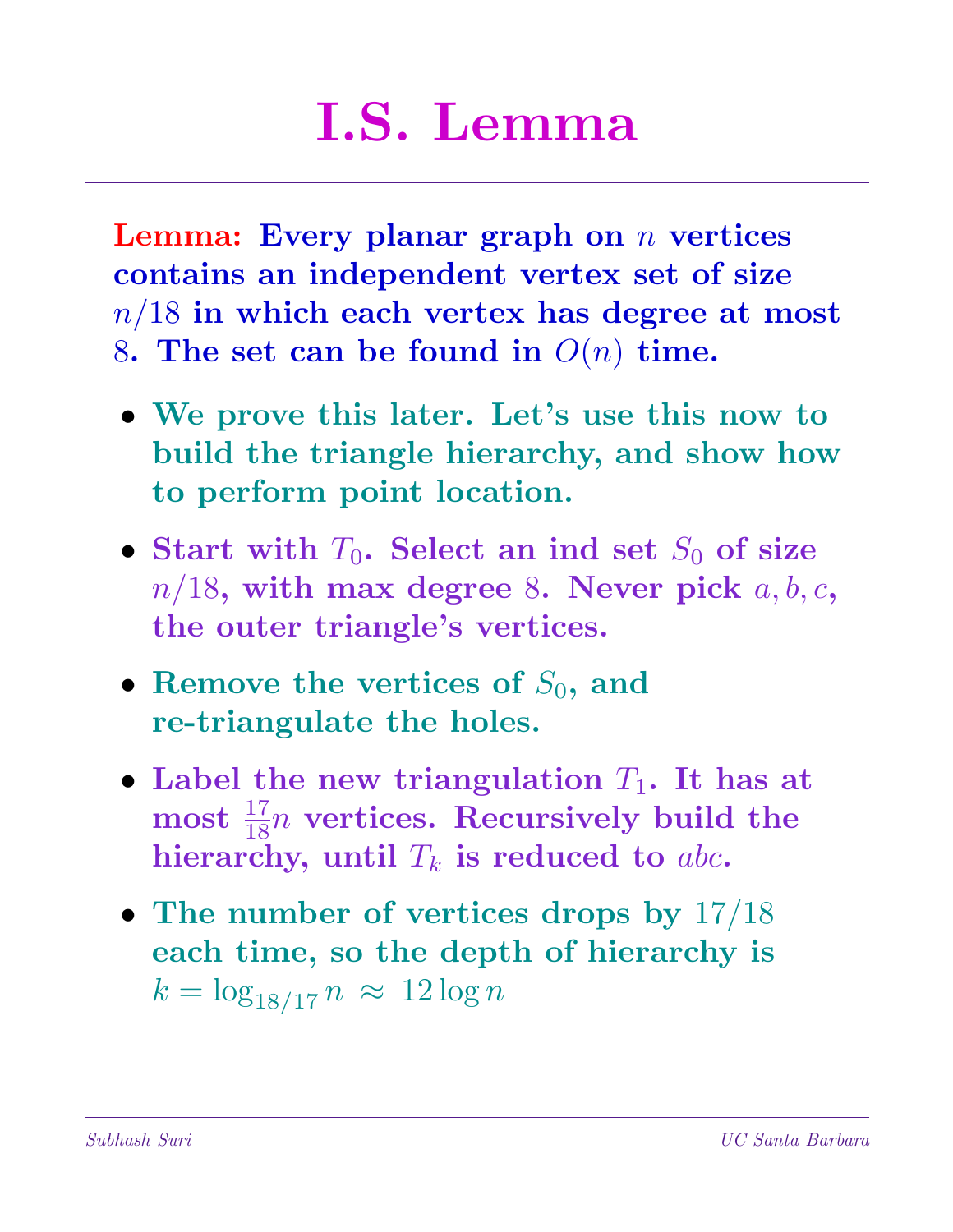#### Illustration

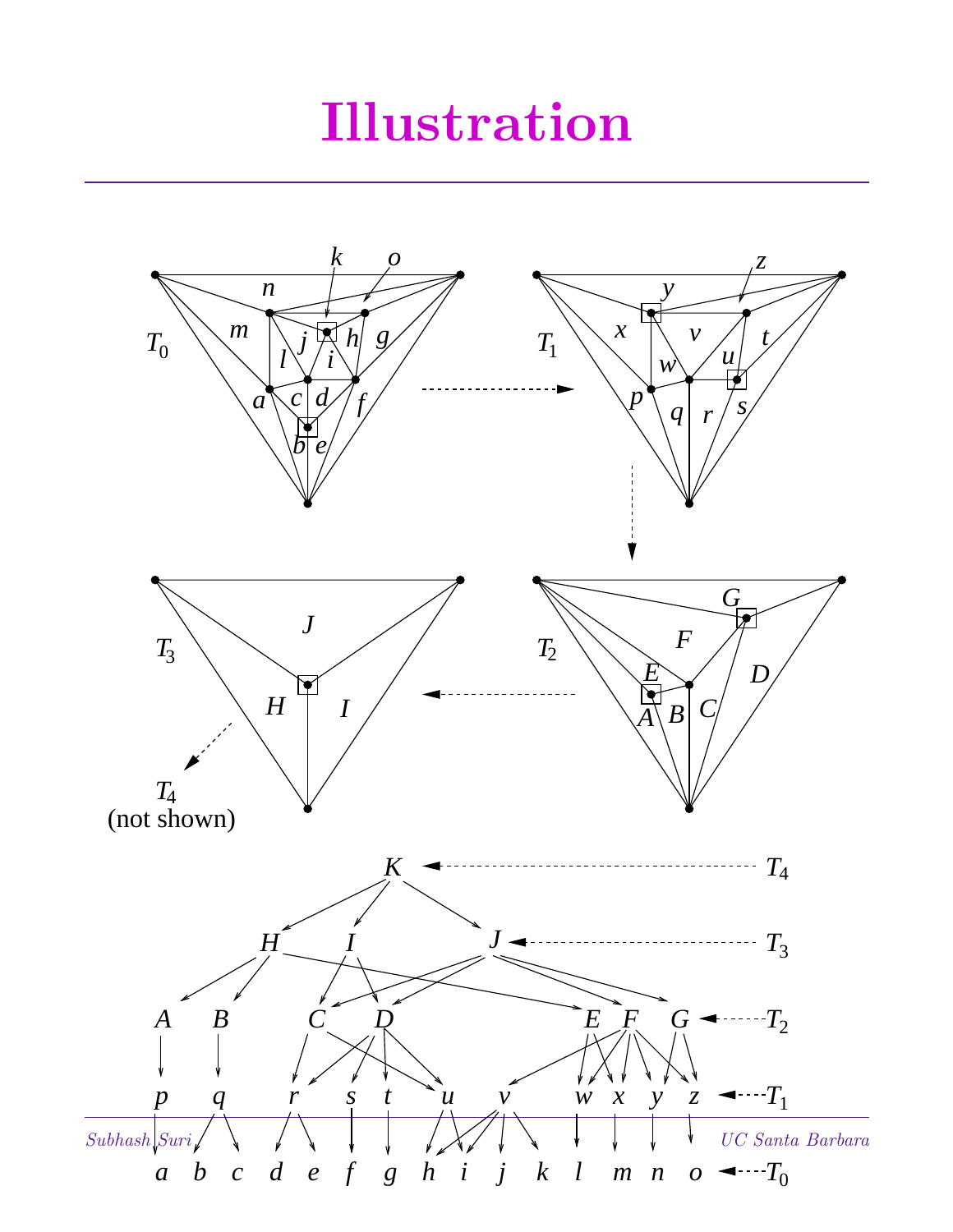#### The Data Structure

- Modeled as a DAG: the root corresponds to single triangle  $T_k$ .
- The nodes at next level are triangles of  $T_{k-1}$ .
- Each node for a triangle in  $T_{i+1}$  has pointers to all triangles of  $T_i$  that it overlaps.
- To locate a point  $p$ , start at the root. If  $p$ outside  $T_k$ , we are done (exterior face). Otherwise, set  $t = T_k$ , as the triangle at current level containing p.



Subhash Suri UC Santa Barbara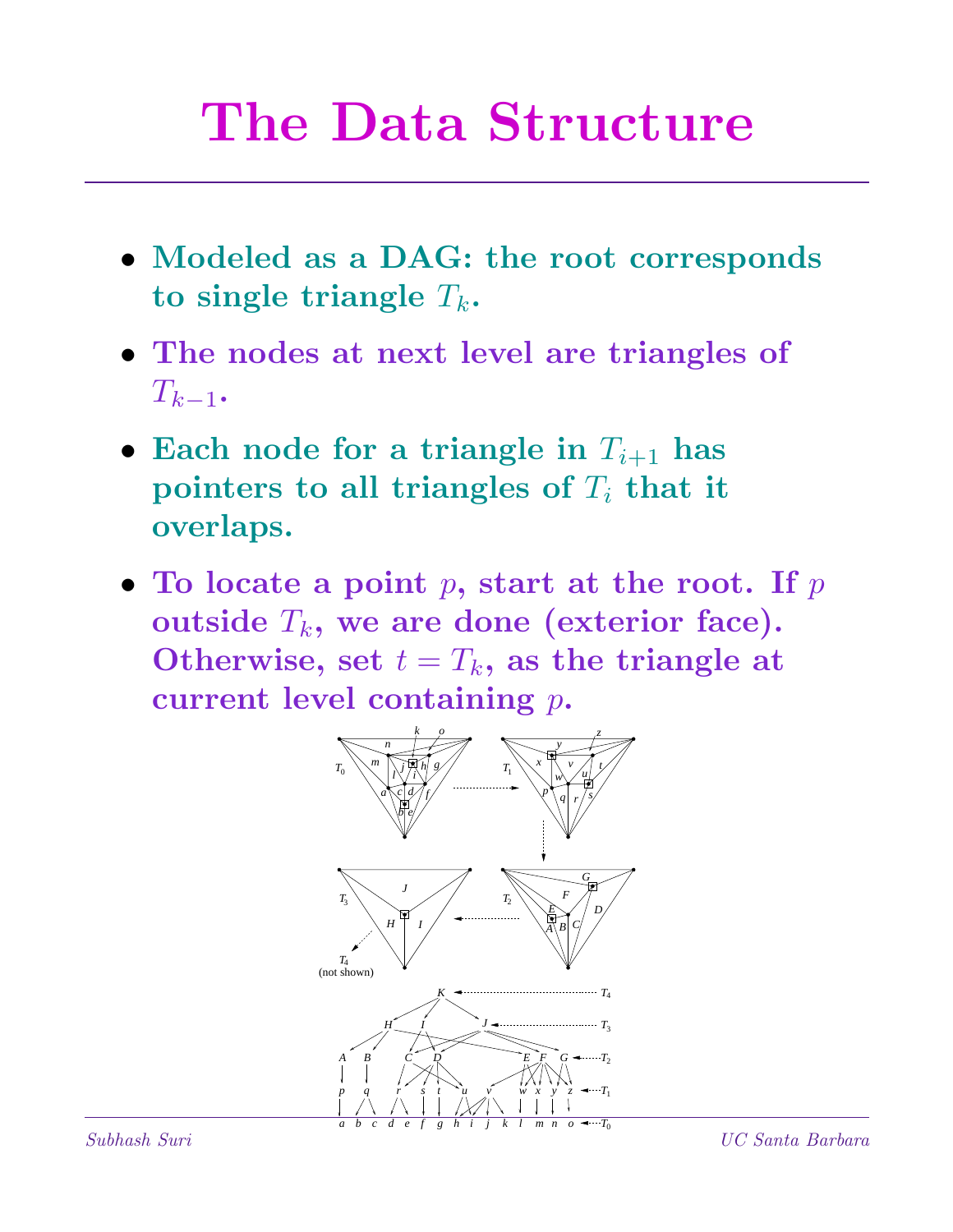#### The Search



- Check each triangle of  $T_{k-1}$  that overlaps with  $t$ —at most 6 such triangles. Update t, and descend the structure until we reach  $T_0$ .
- Output  $t$ .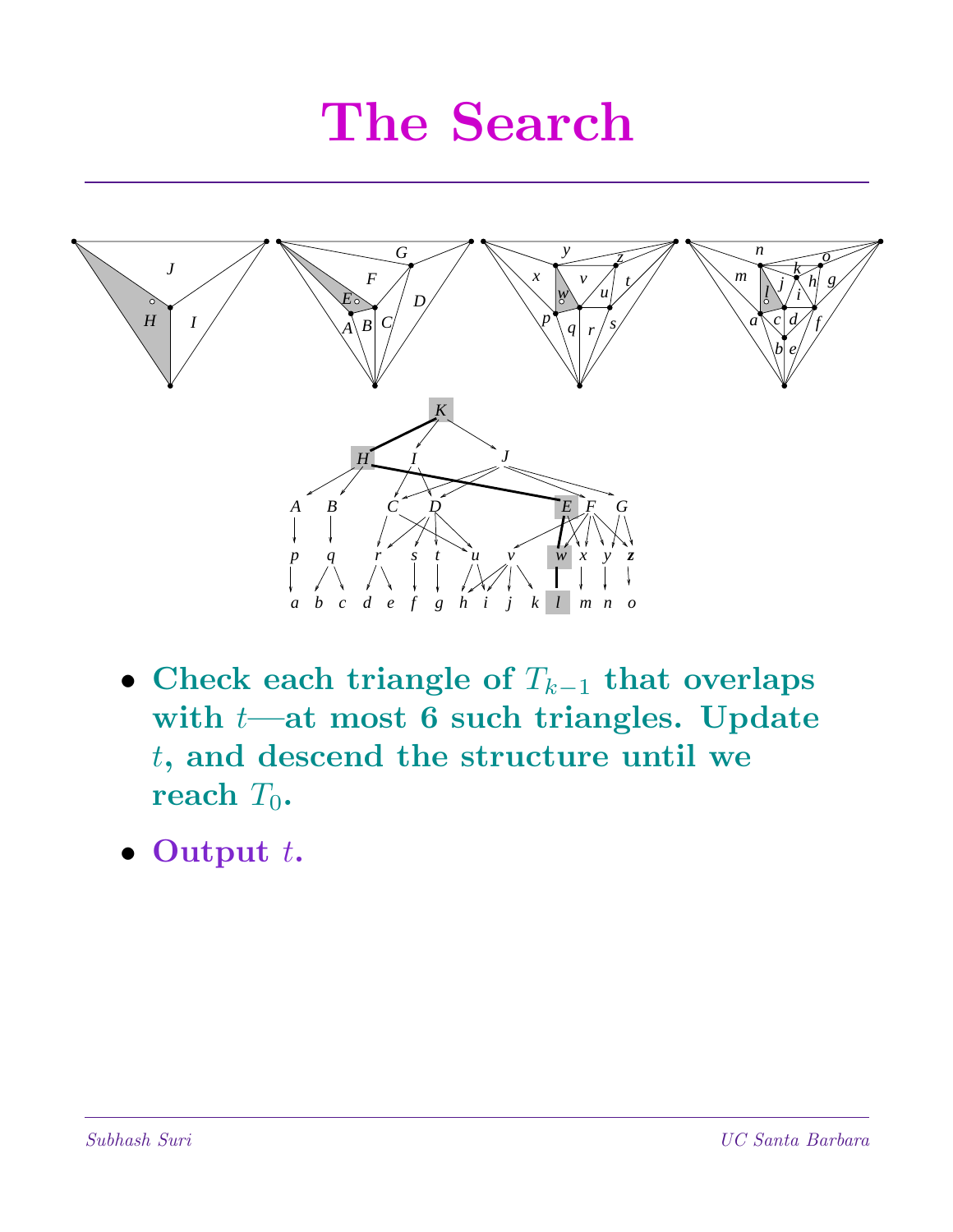#### Analysis



- Search time is  $O(\log n)$ —there are  $O(\log n)$ levels, and it takes  $O(1)$  time to move from level  $i$  to level  $i - 1$ .
- Space complexity requires summing up the sizes of all the triangulations.
- Since each triangulation is a planar graph, it is sufficient to count the number of vertices.
- The total number of vertices in all triangulations is

```
\overline{n}(1 + (17/18) + (17/18)^2 + (17/18)^3 + \cdots) \le 18n.
```
• Kirkpatrick structure has  $O(n)$  space and  $O(\log n)$  query time.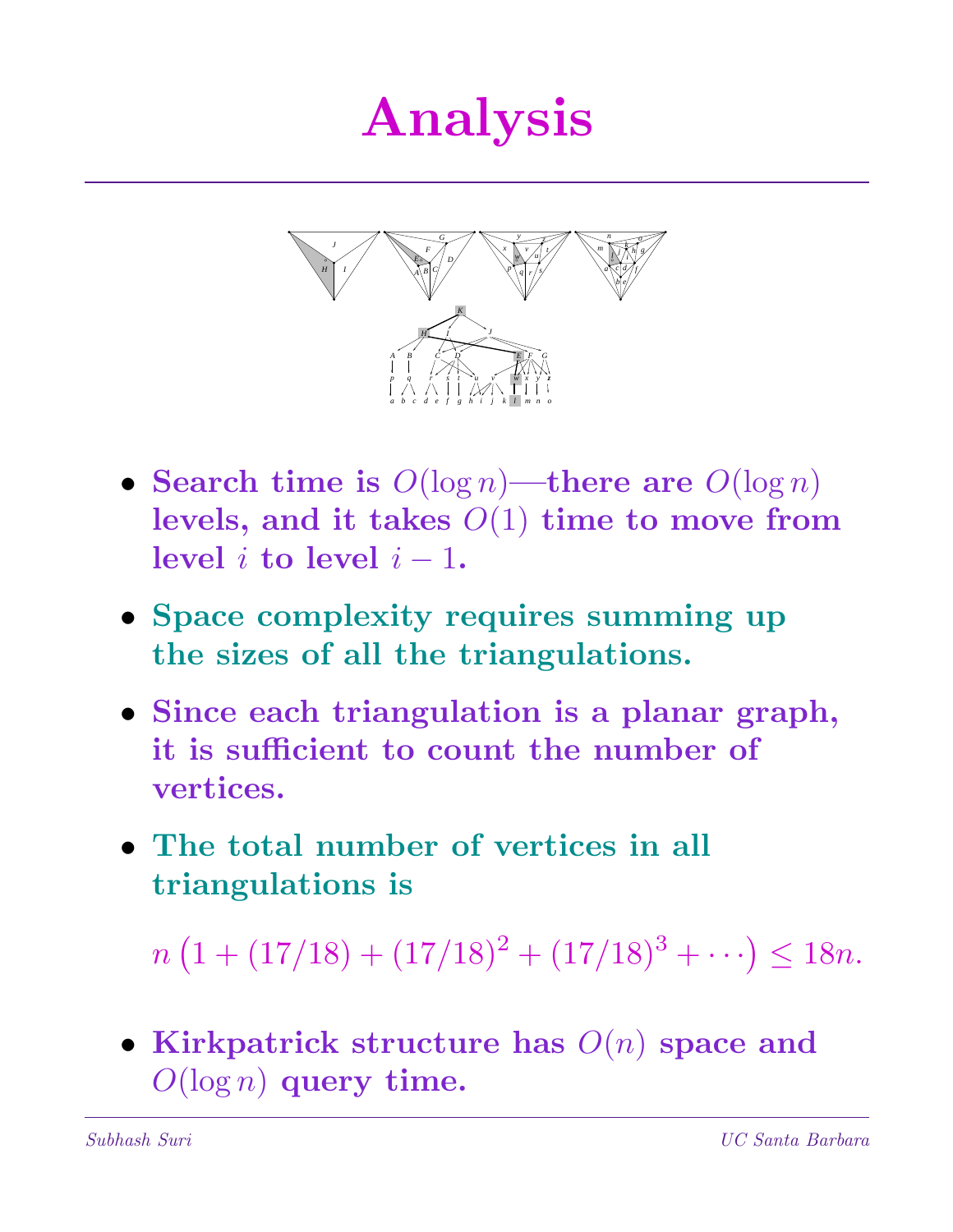# Finding I.S.

- We describe an algorithm for finding the independent set with desired properties.
- Mark all nodes of degree  $\geq 9$ .
- While there is an unmarked node, do
	- 1. Choose an unmarked node  $v$ .
	- 2. Add  $v$  to IS.
	- 3. Mark  $v$  and all its neighbors.
- Algorithm can be implemented in  $O(n)$ time—keep unmarked vertices in list, and representing  $T$  so that neighbors can be found in  $O(1)$  time.

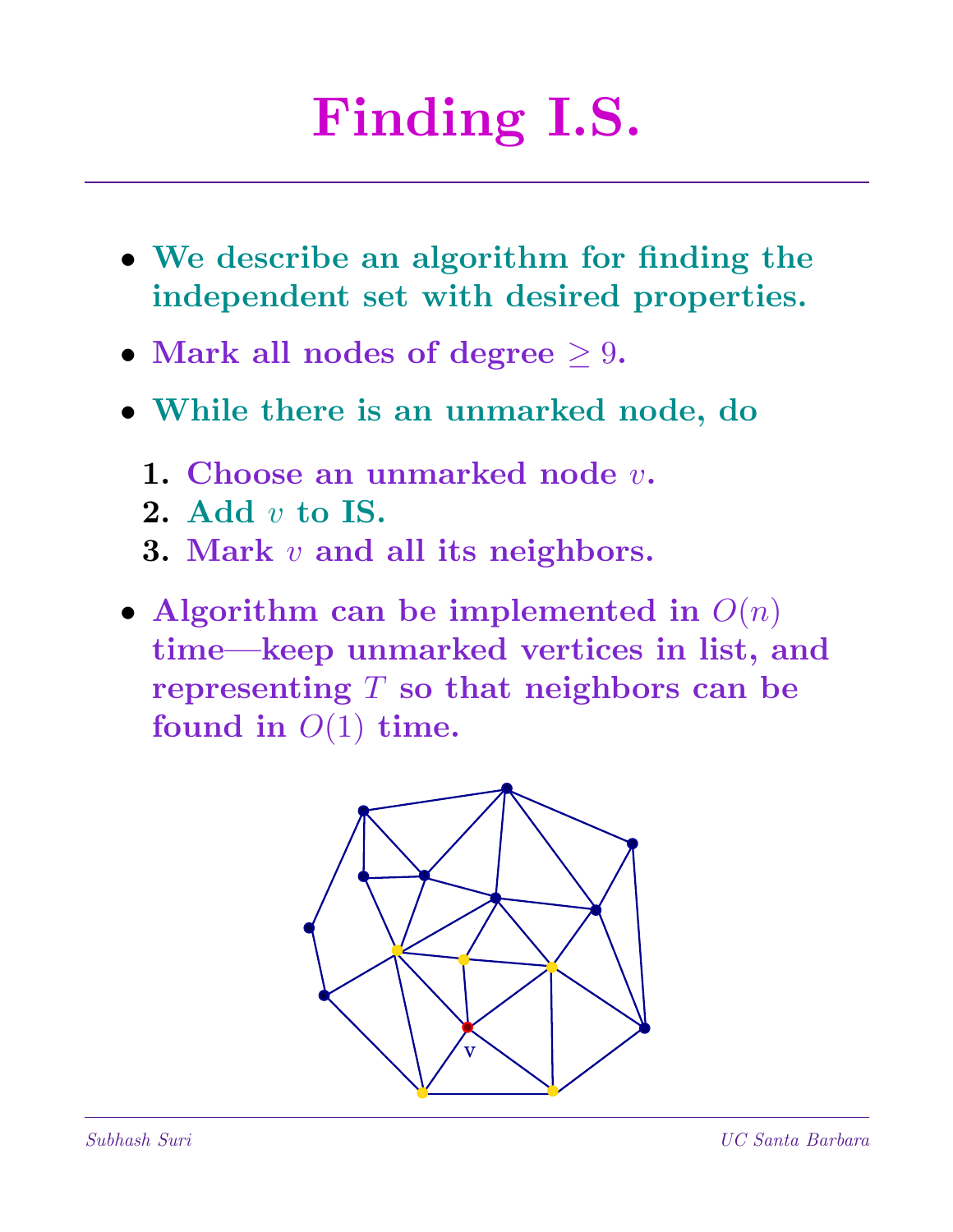## I.S. Analysis

- Existence of large size, low degree IS follows from Euler's formula for planar graphs.
- A triangulated planar graph on  $n$  vertices has  $e = 3n - 6$  edges.
- Summing over the vertex degrees, we get  $\mathbf{H}$

$$
\sum_{v} deg(v) = 2e = 6n - 12 < 6n.
$$

- We now claim that at least  $n/2$  vertices have degree  $\leq 8$ .
- Suppose otherwise. Then  $n/2$  vertices all have degree  $\geq 9$ . The remaining have degree at least 3. (Why?)
- Thus, the sum of degrees will be at least  $9\frac{n}{2} + 3\frac{n}{2} = 6n$ , which contradicts the degree bound above.
- So, in the beginning, at least  $n/2$  nodes are unmarked. Each chosen v marks at most 8 other nodes (total 9 counting itself.)
- Thus, the node selection step can be repeated at least  $n/18$ times.
- So, there is a I.S. of size  $\geq n/18$ , where each node has degree  $< 8.$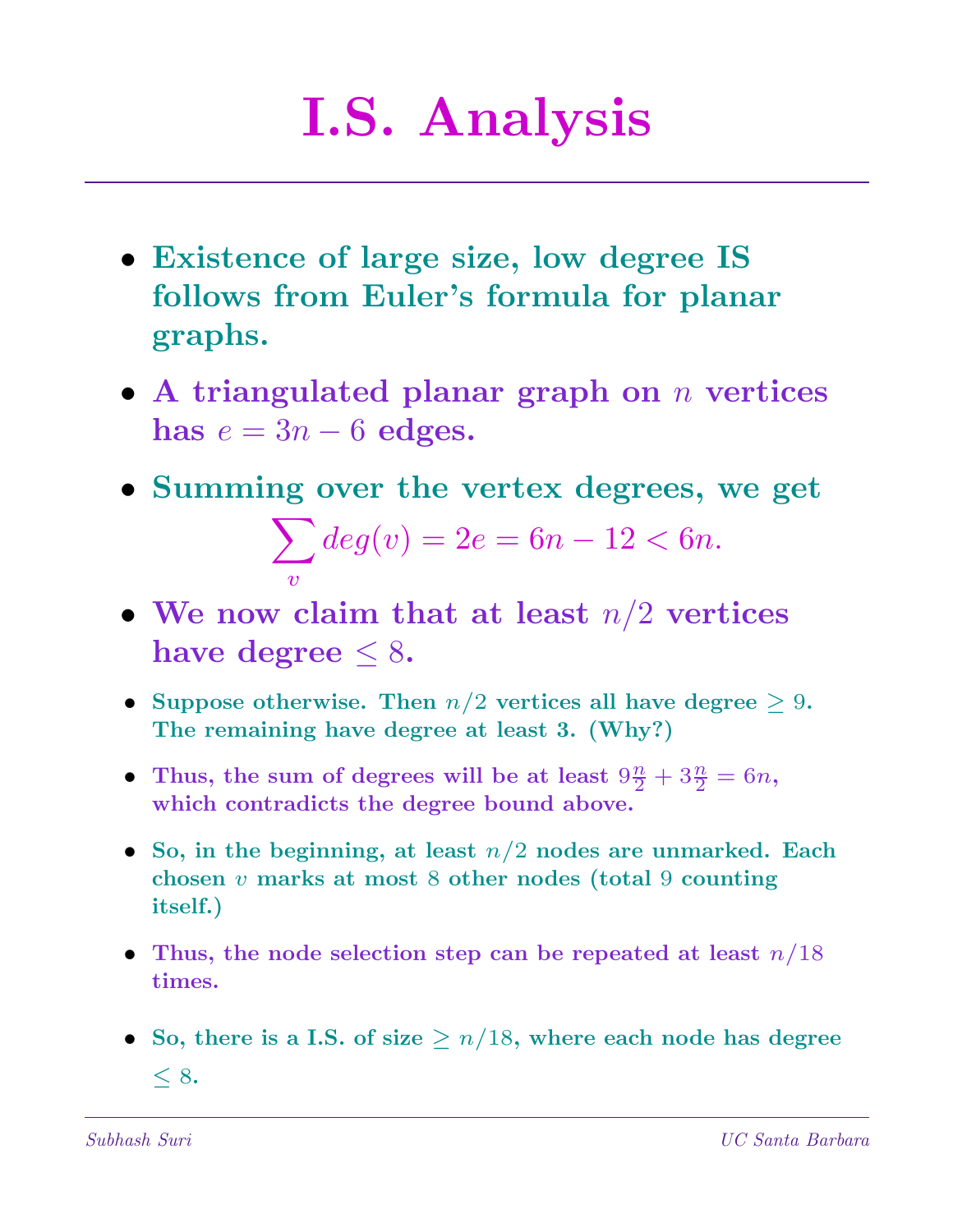## Trapezoidal Maps

- A randomized point location scheme, with (expected) query  $O(\log n)$ , space  $O(n)$ , and construction time  $O(n \log n)$ .
- The expectation does not depend on the polygonal subdivision. The bounds holds for any subdivision.
- It appears simpler to implement, and its constant factors are better than Kirkpatrick's.
- The algorithm is based on trapezoidal maps, or decompositions, also encountered earlier in triangulation.

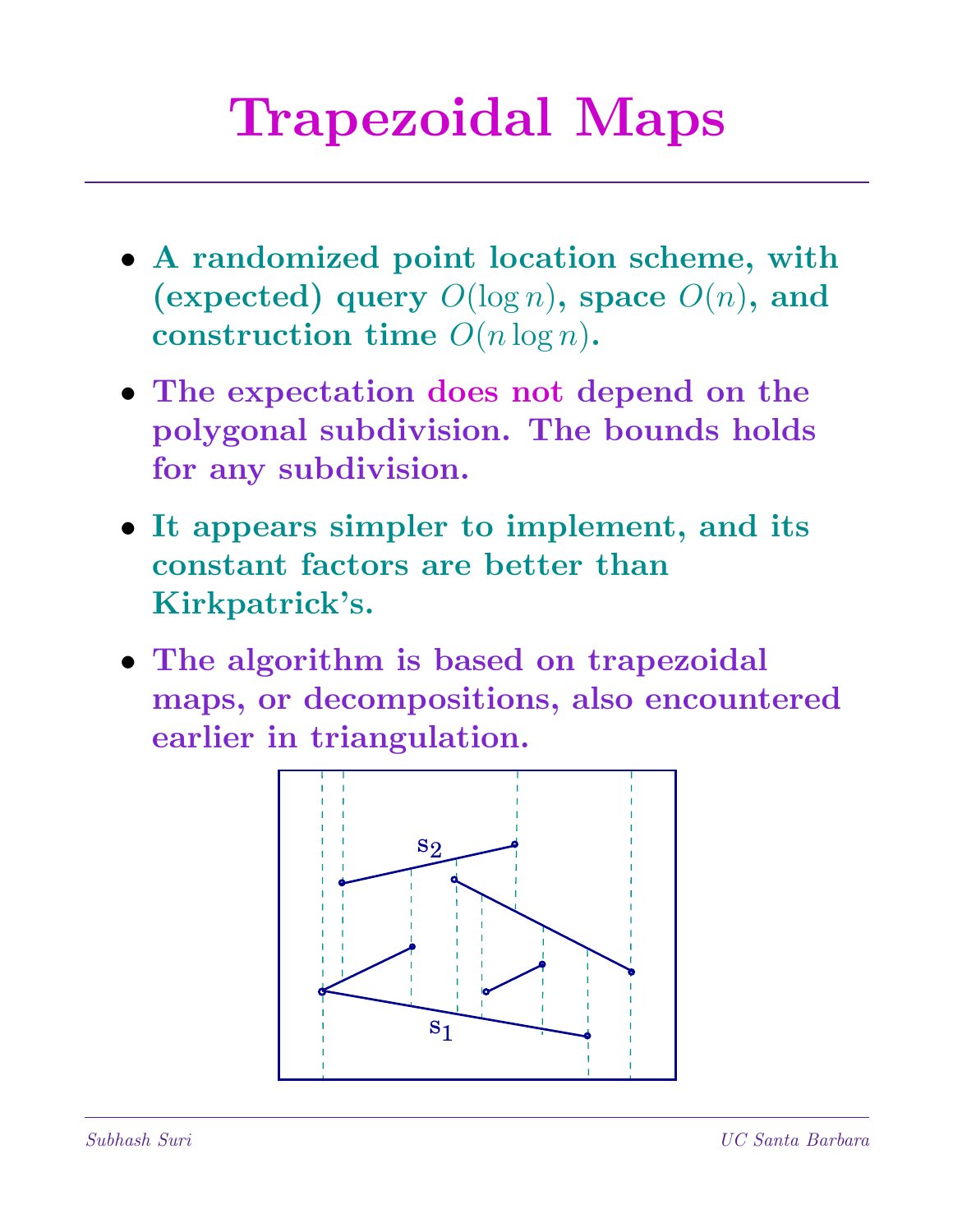## Trapezoidal Maps

- Input a set of non-intersecting line segments  $S = \{s_1, s_2, \ldots, s_n\}.$
- Query: given point  $p$ , report the segment directly above p.
- The region label can be easily encoded into the line segments.
- Map is created by shooting a ray vertically from each vertex, up and down, until a segment is hit.
- In order to avoid degeneracies, assume that no segment is vertical.
- The resulting rays plus the segments define the trapezoidal map.

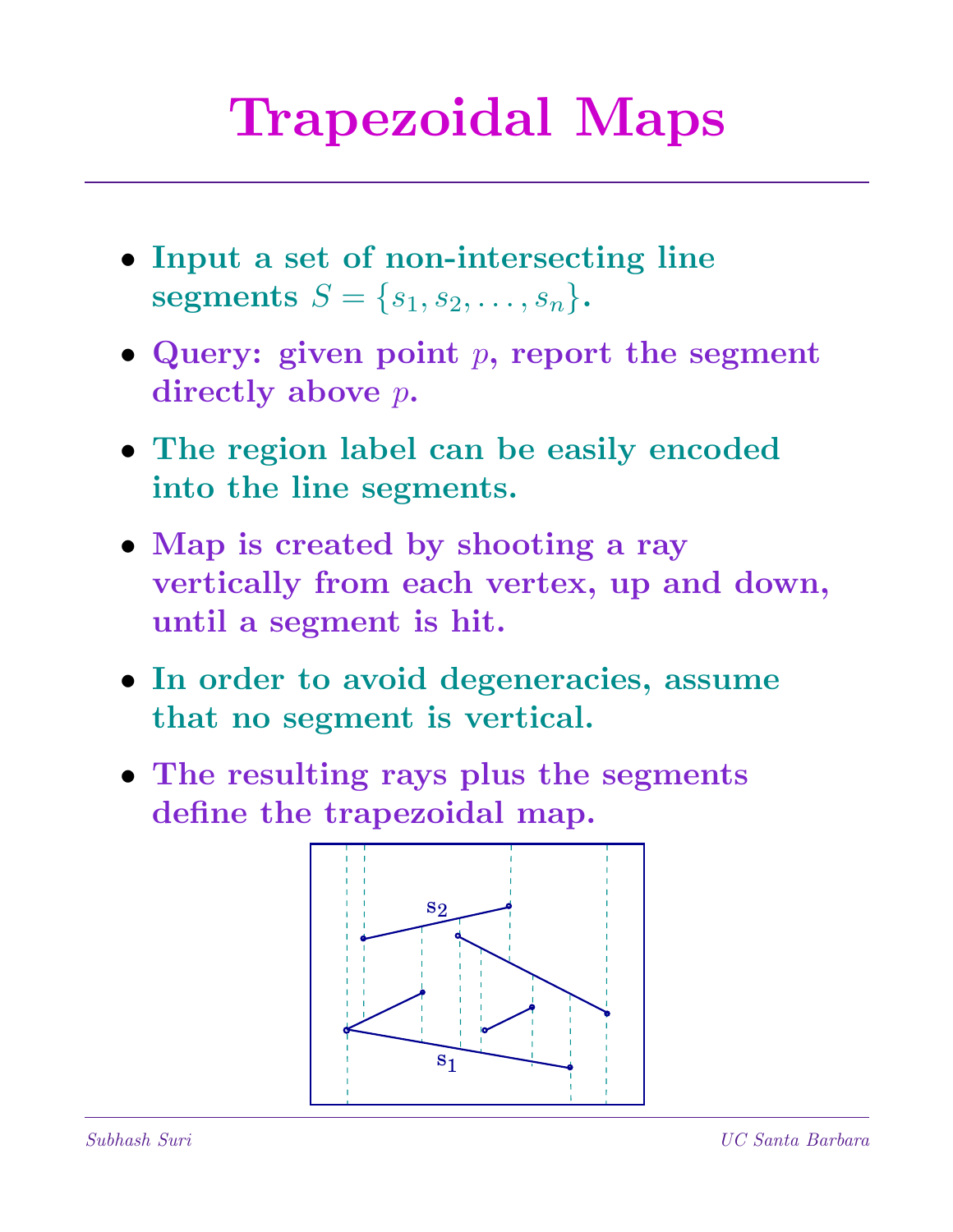## Trapezoidal Maps

- Enclose S into a bounding box to avoid infinite rays.
- All faces of the subdivision are trapezoids, with vertical sides.
- Size Claim: If S has  $n$  segments, the map has at most  $6n+4$  vertices and  $3n+1$  traps.



- Each vertex shoots one ray, each resulting in two new vertices, so at most 6n vertices, plus 4 for the outer box.
- The left boundary of each trapezoid is defined by a segment endpoint, or lower left corner of enclosing box.
- The corner of box acts as leftpoint for one trap; the right endpoint of any segment also for one trap; and left endpoint of any segment for at most 2 trapezoids. So total of  $3n + 1$ .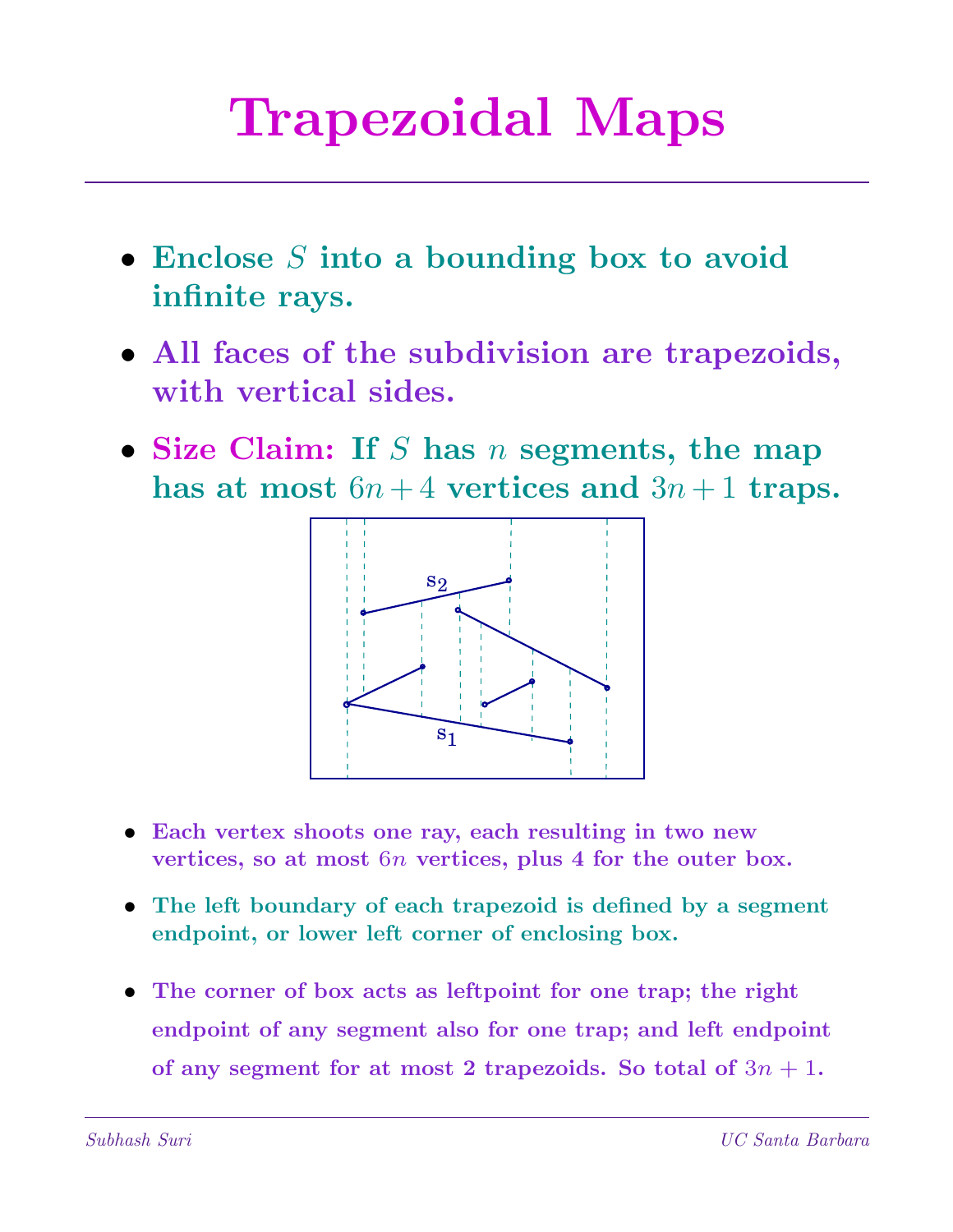#### Construction

- Plane sweep possible, but not helpful for point location.
- Instead we use randomized incremental construction.
- Historically, invented for randomized segment intersection. Point location an intermediate problem.
- Start with outer box, one trapezoid. Then, add one segment at a time, in an arbitrary, not sorted, order.



Before After inserting s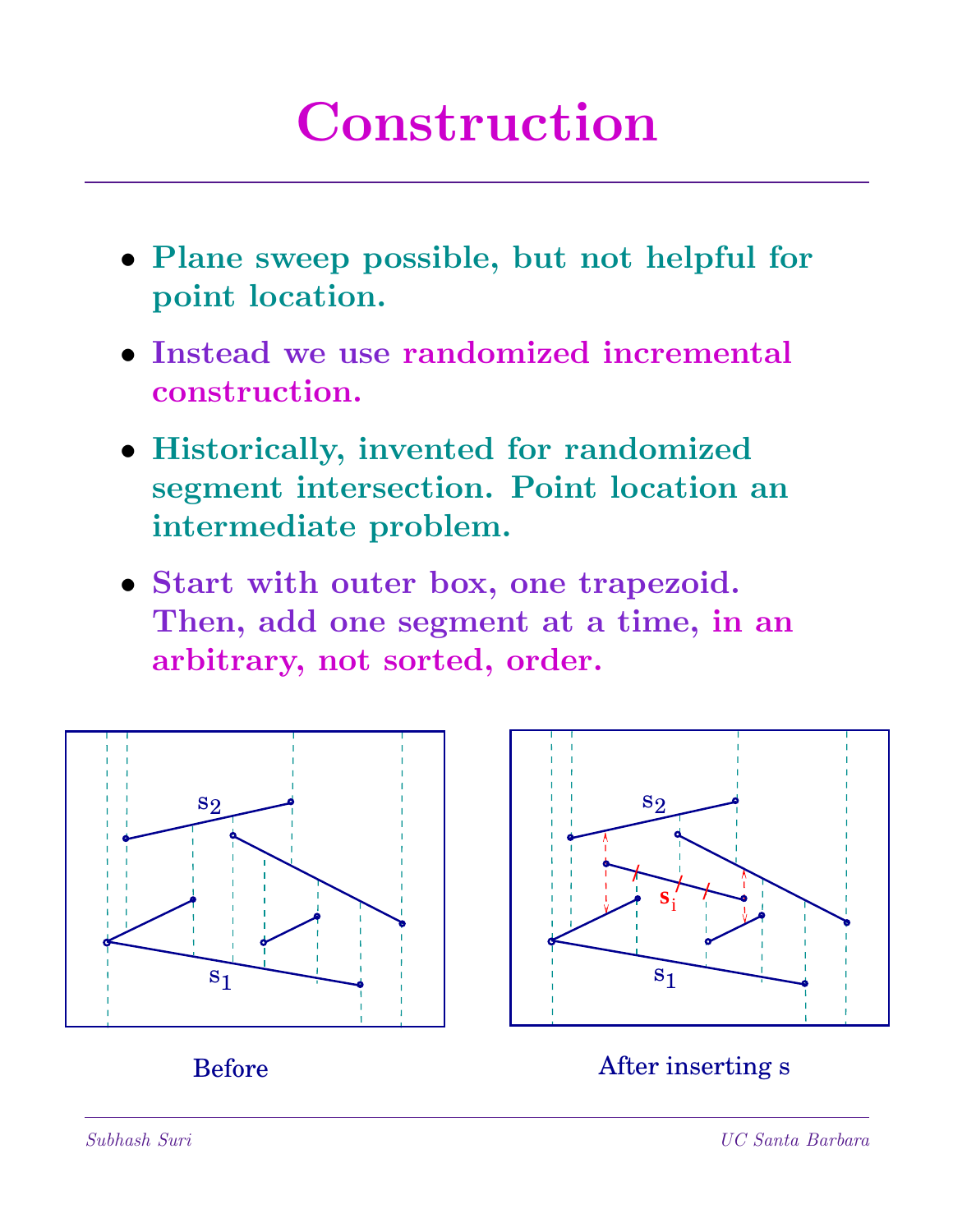### Construction

- Let  $S_i = \{s_1, s_2, \ldots, s_i\}$  be first *i* segments, and  $\mathcal{T}_i$  be their trapezoidal map.
- Suppose  $\mathcal{T}_{i-1}$  built, and we add  $s_i$ .
- Find the trapezoid containing the left endpoint of  $s_i$ . Defer for now: this is point location.
- Walk through  $\mathcal{T}_{i-1}$ , identifying trapezoids that are cut. Then, "fix them up".
- Fixing up means, shoot rays from left and right endpoints of  $s_i$ , and trim the earlier rays that are cut by  $s_i$ .

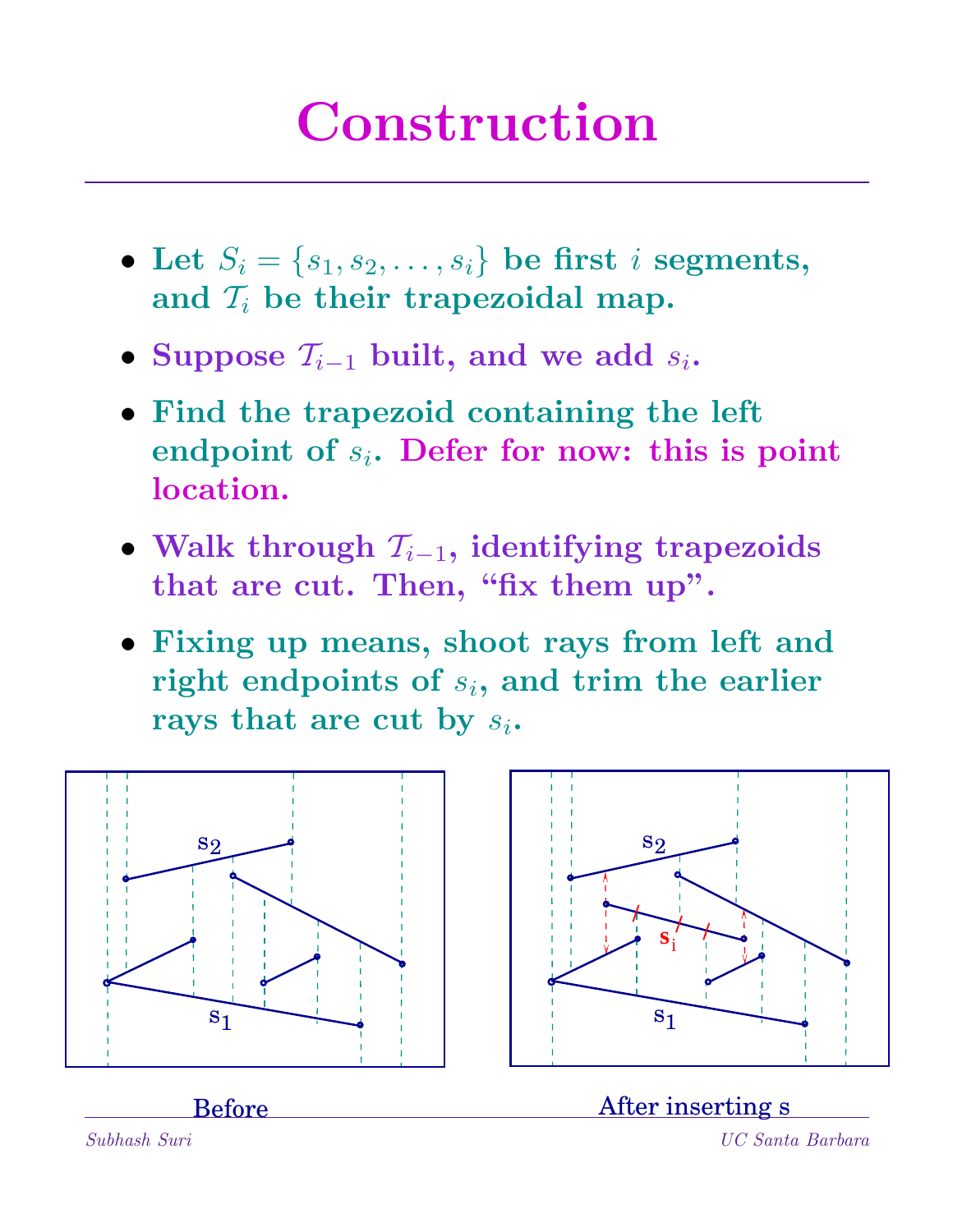### Analysis

- Observation: Final structure of trap map does not depend on the order of segments. (Why?)
- Claim: Ignoring point location, segment i's insertion takes  $O(k_i)$  time if  $k_i$  new trapezoids created.
- Proof:
	- Each endpoint of  $s_i$  shoots two rays.
	- $-$  Additionally, suppose  $s_i$  interrupts K existing ray shots, so total of  $K + 4$  rays need processing.
	- If  $K = 0$ , we get exactly 4 new trapezoids.
	- For each interrupted ray shot, a new trapezoid created.
	- With DCEL, update takes  $O(1)$  per ray.



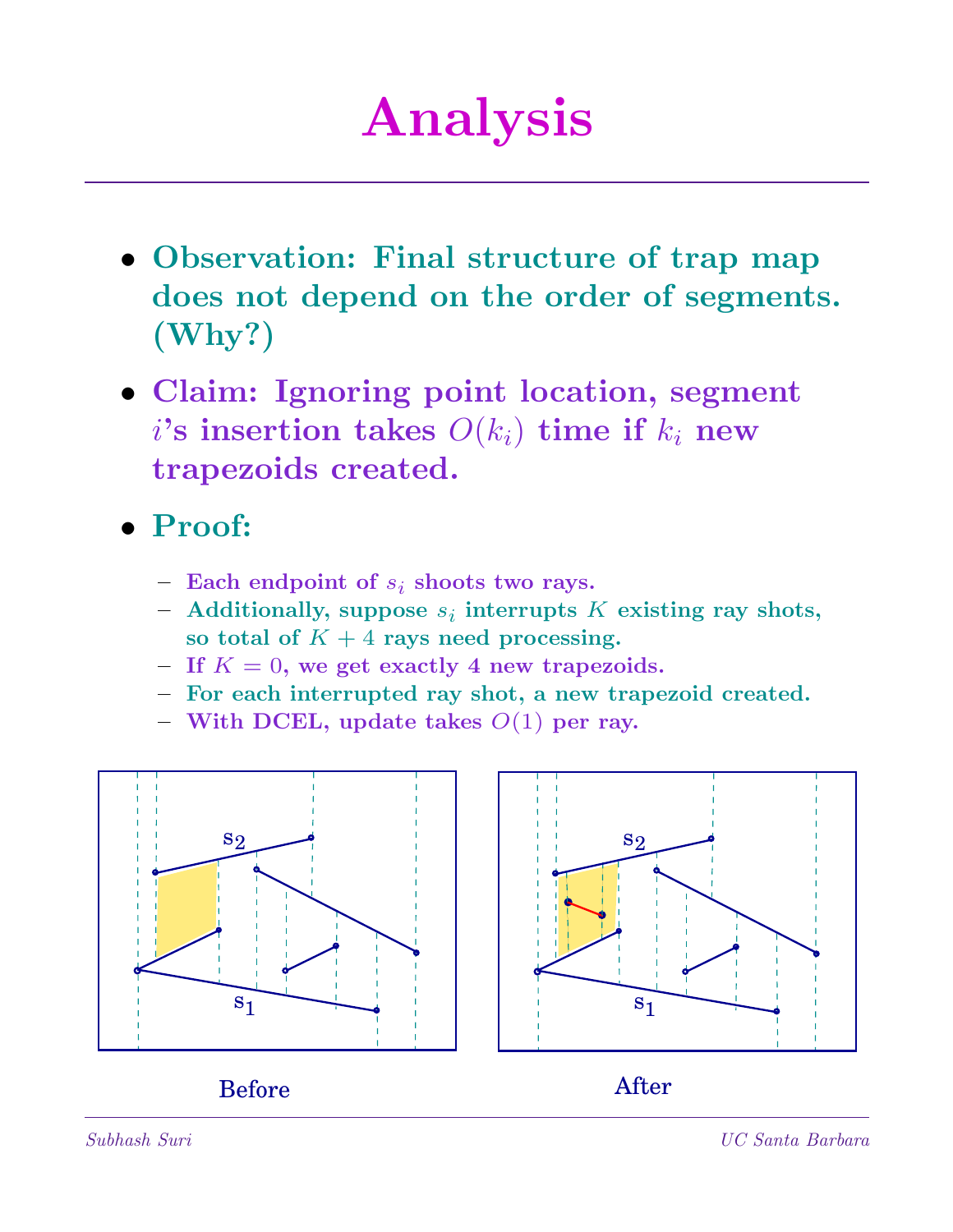#### Worst Case

- In a worst-case,  $k_i$  can be  $\Theta(i)$ . This can happen for all  $i$ , making the worst-case nappen for an  $i$ , making<br>run time  $\sum_{i=1}^n i = \Theta(n^2)$ .
- Using randomization, we prove that if segments are inserted in random order, then expected value of  $k_i$  is  $O(1)!$
- So, for each segment  $s_i$ , the expected number of new trapezoids created is a constant.
- Figure below shows a worst-case example. How will randomization help?

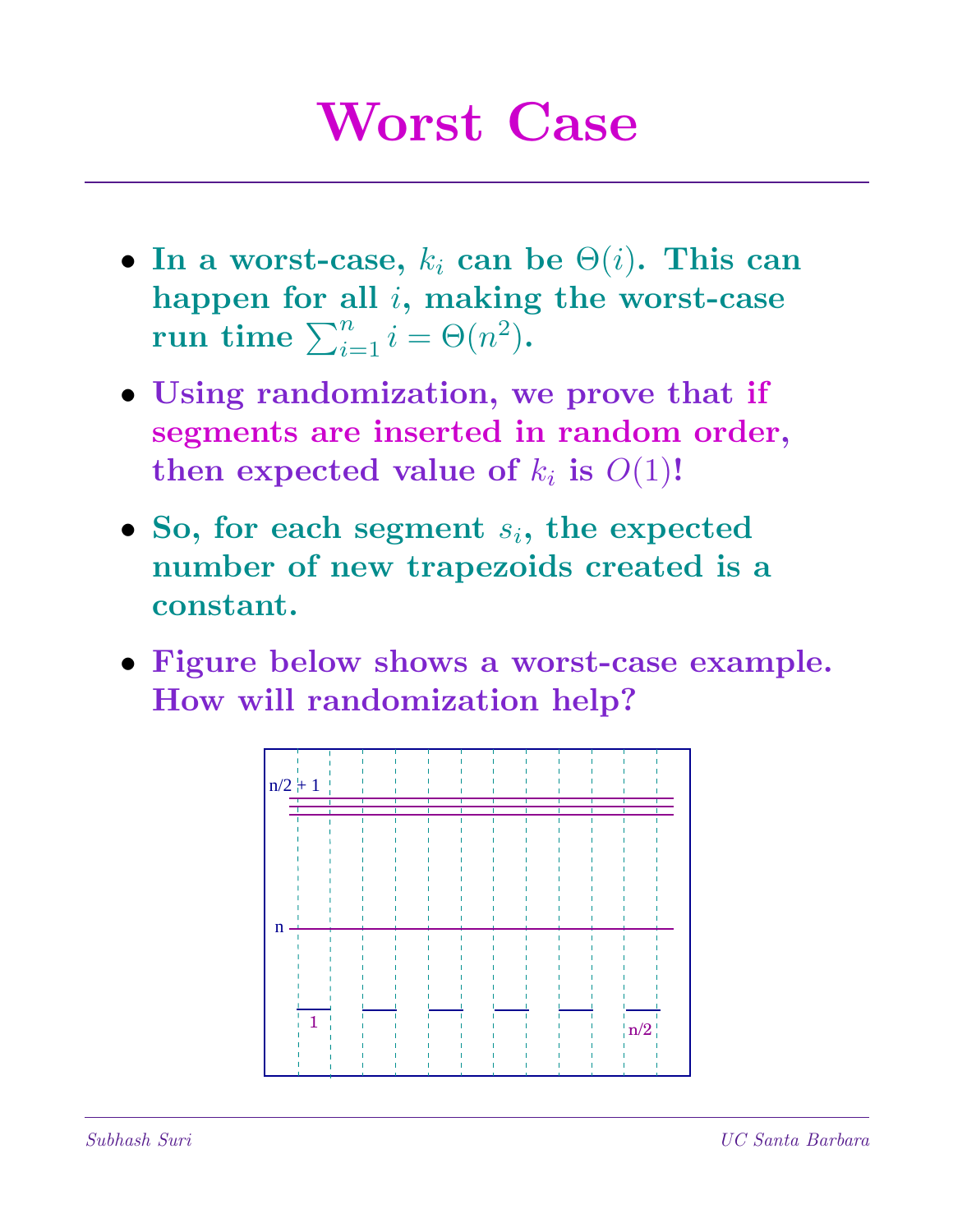### Randomization

- Theorem: Assume  $s_1, s_2, \ldots, s_n$  is a random  $\textbf{permutation. Then, } E[k_i] = O(1), \textbf{ where } k_i$ trapezoids created upon  $s_i$ 's insertion, and the expectation is over all permutations.
- Proof.
	- 1. Consider  $\mathcal{T}_i$ , the map after  $s_i$ 's insertion.
	- 2.  $\mathcal{T}_i$  does not depend on the order in which segments  $s_1, \ldots, s_i$  were added.
	- **3.** Reshuffle  $s_1, \ldots, s_i$ . What's the probability that a particular s was the last segment added?
	- 4. The probability is  $1/i$ .
	- 5. We want to compute the number of trapezoids that would have been created if s were the last segment.



The trapezoids that depend on s



The segments that the trapezoid depends on.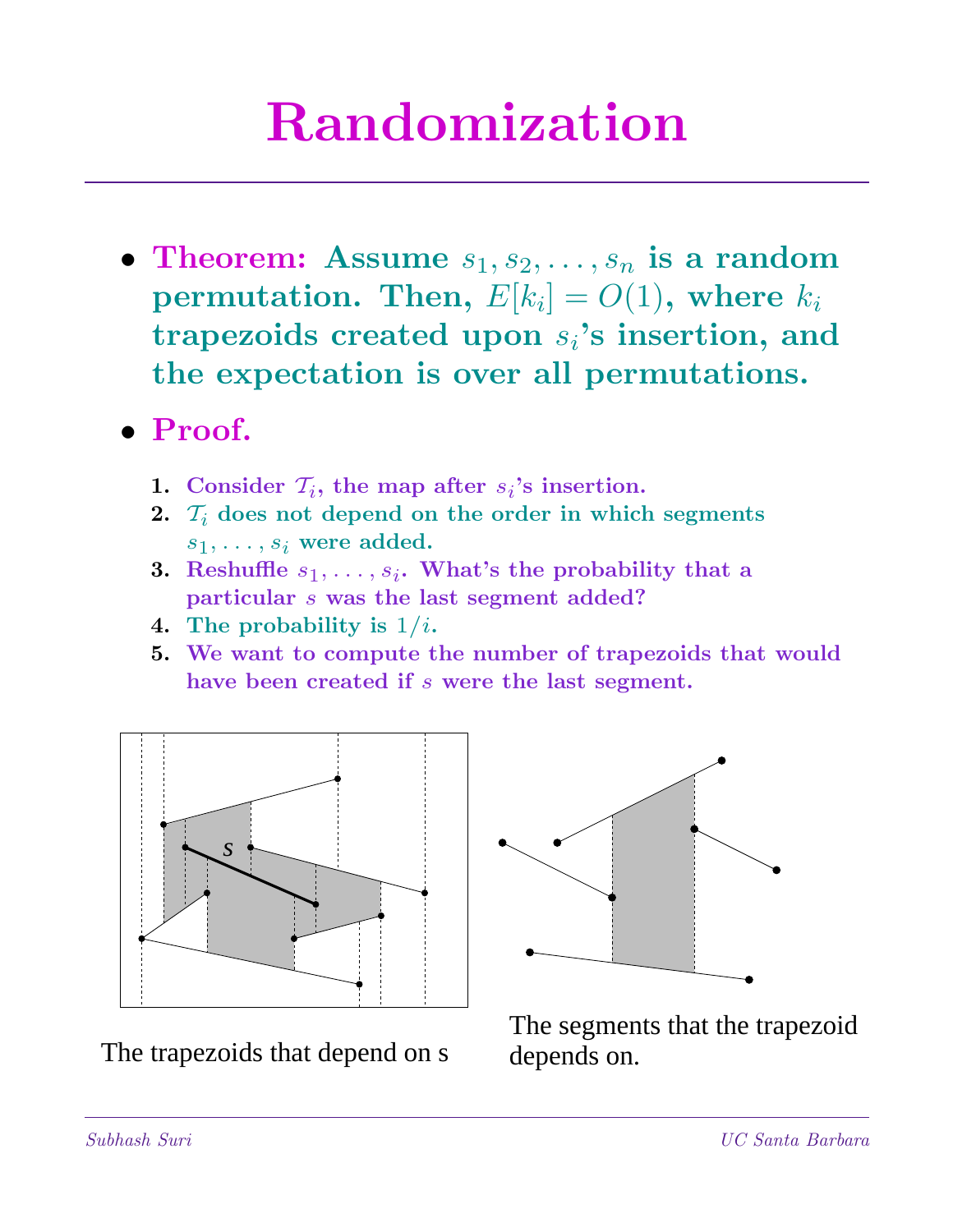### Proof

- Say trapezoid  $\Delta$  depends on s if  $\Delta$  would be created by s if s were added last.
- Want to count trapezoids that depend on each segment, and then find the average over all segments.
- Define  $\delta(\Delta, s) = 1$  if  $\Delta$  depends on s; otherwise,  $\delta(\Delta, s) = 0$ .



The trapezoids that depend on s

The expected complexity is



The segments that the trapezoid depends on.

$$
E[k_i] = \frac{1}{i} \sum_{s \in S_i} \sum_{\Delta \in T_i} \delta(\Delta, s)
$$

- Some segments create a lot of trapezoids; others very few.
- Switch the order of summation:

$$
E[k_i] = \frac{1}{i} \sum_{\Delta \in \mathcal{T}_i} \sum_{s \in S_i} \delta(\Delta, s)
$$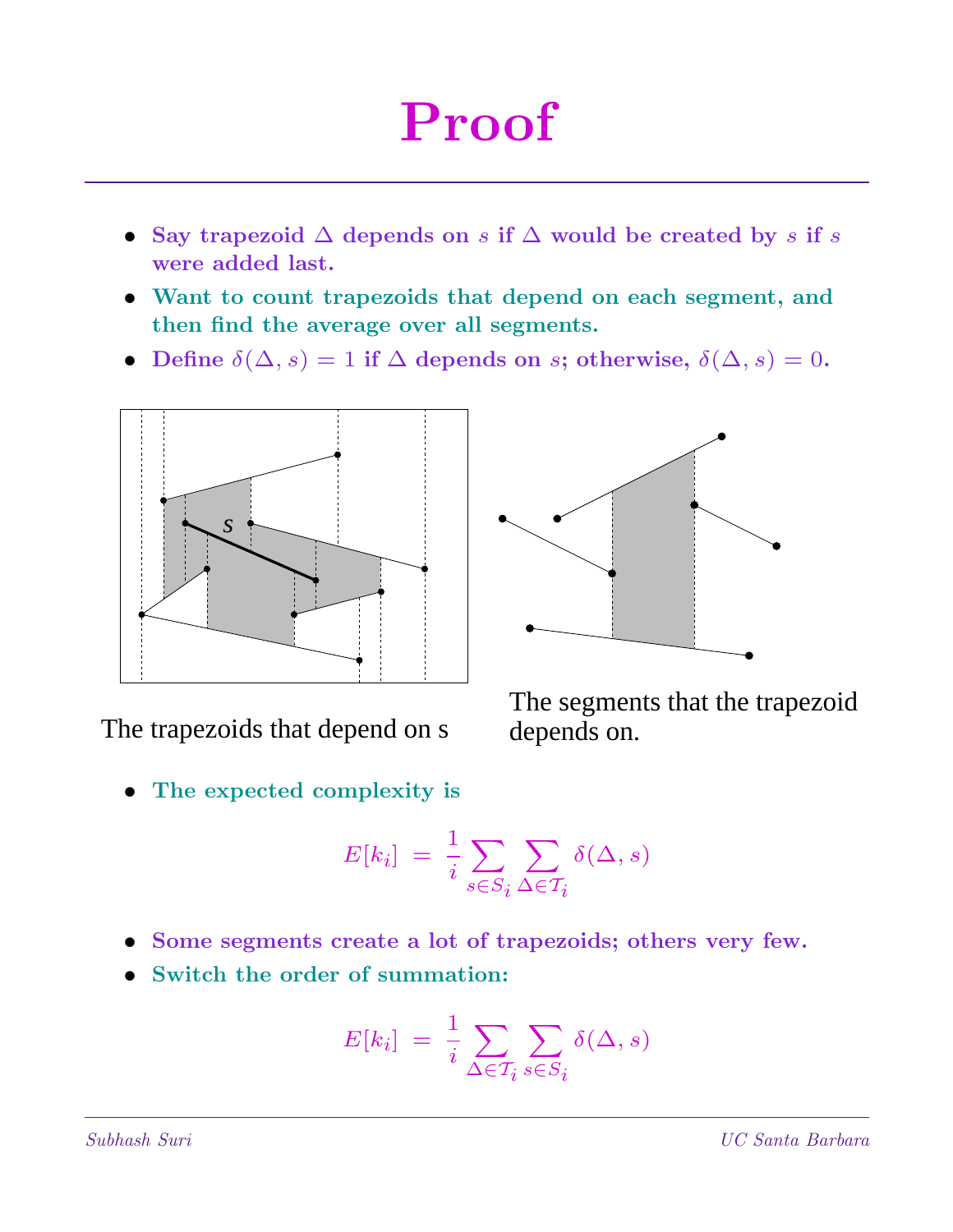#### Proof





The trapezoids that depend on s

The segments that the trapezoid depends on.

• Now we are counting number of segments each trapezoid depents on.

$$
E[k_i] = \frac{1}{i} \sum_{\Delta \in \mathcal{T}_i} \sum_{s \in S_i} \delta(\Delta, s)
$$

- This is much easier—each  $\Delta$  depends on at most 4 segments.
- Top and bottom of  $\Delta$  defined by two segments; if either of them added last, then  $\Delta$  comes into existence.
- Left and right sides defined by two segments endpoints, and if either one added last,  $\Delta$  is created.
- Thus,  $\sum_{s \in S_i} \delta(\Delta, s) \leq 4$ .
- $\mathcal{T}_i$  has  $O(i)$  trapezoids, so

$$
E[k_i] = \frac{1}{i} \sum_{\Delta \in \mathcal{T}_i} 4 = \frac{1}{i} 4|\mathcal{T}_i| = \frac{1}{i} O(i) = O(1).
$$

• End of proof.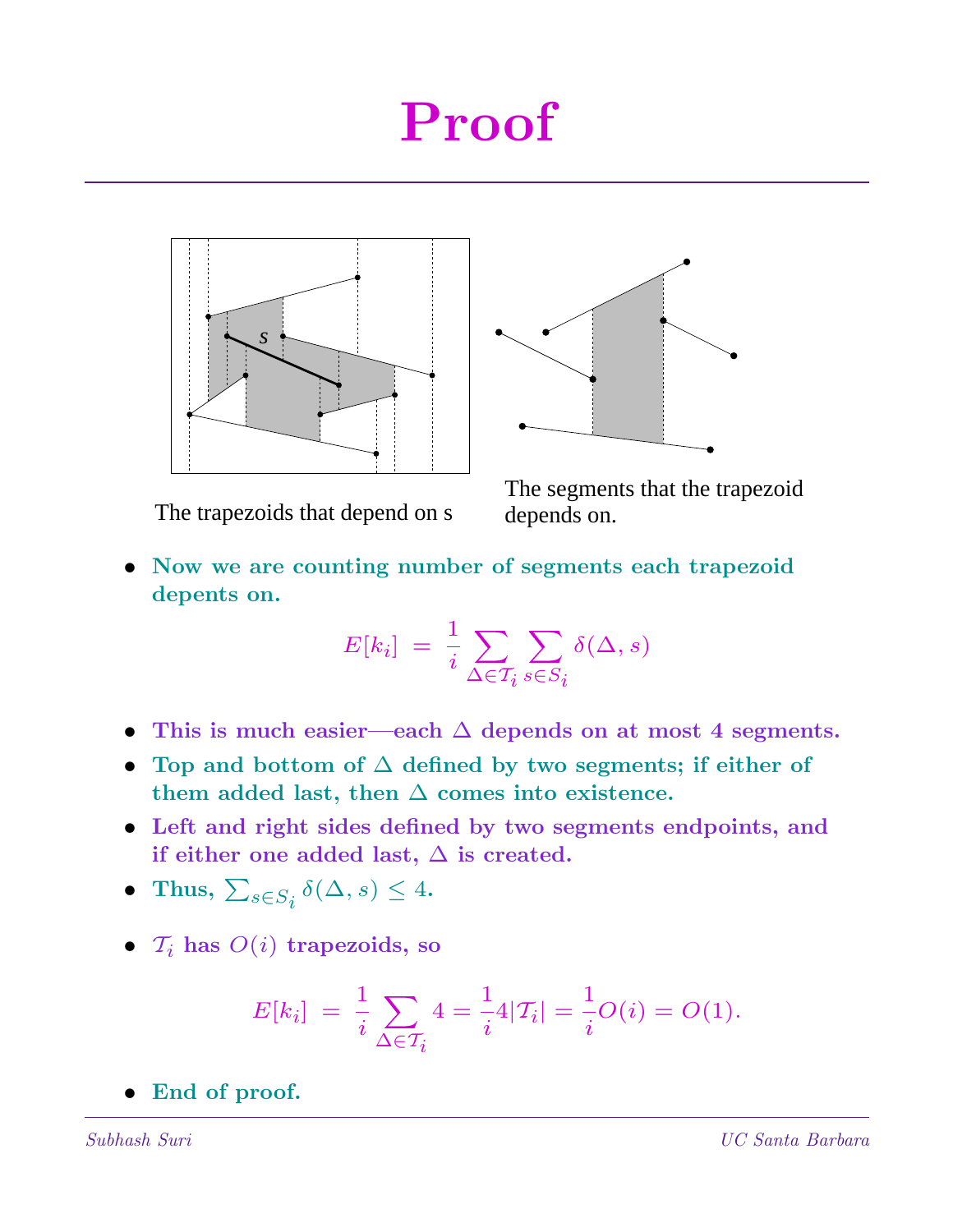#### Point Location

- Like Kirkpatrick's, point location structure is a rooted directed acyclic graph.
- To query processor, it looks like a binary tree, but subtree may be shared.
- Tree has two types of nodes:
	- $x$ -node: contains the x-coordinate of a segment endpoint. (Circle)
	- $-$  y-node: pointer to a segment. (Hexagon)
- A leaf for each trapzedoid.

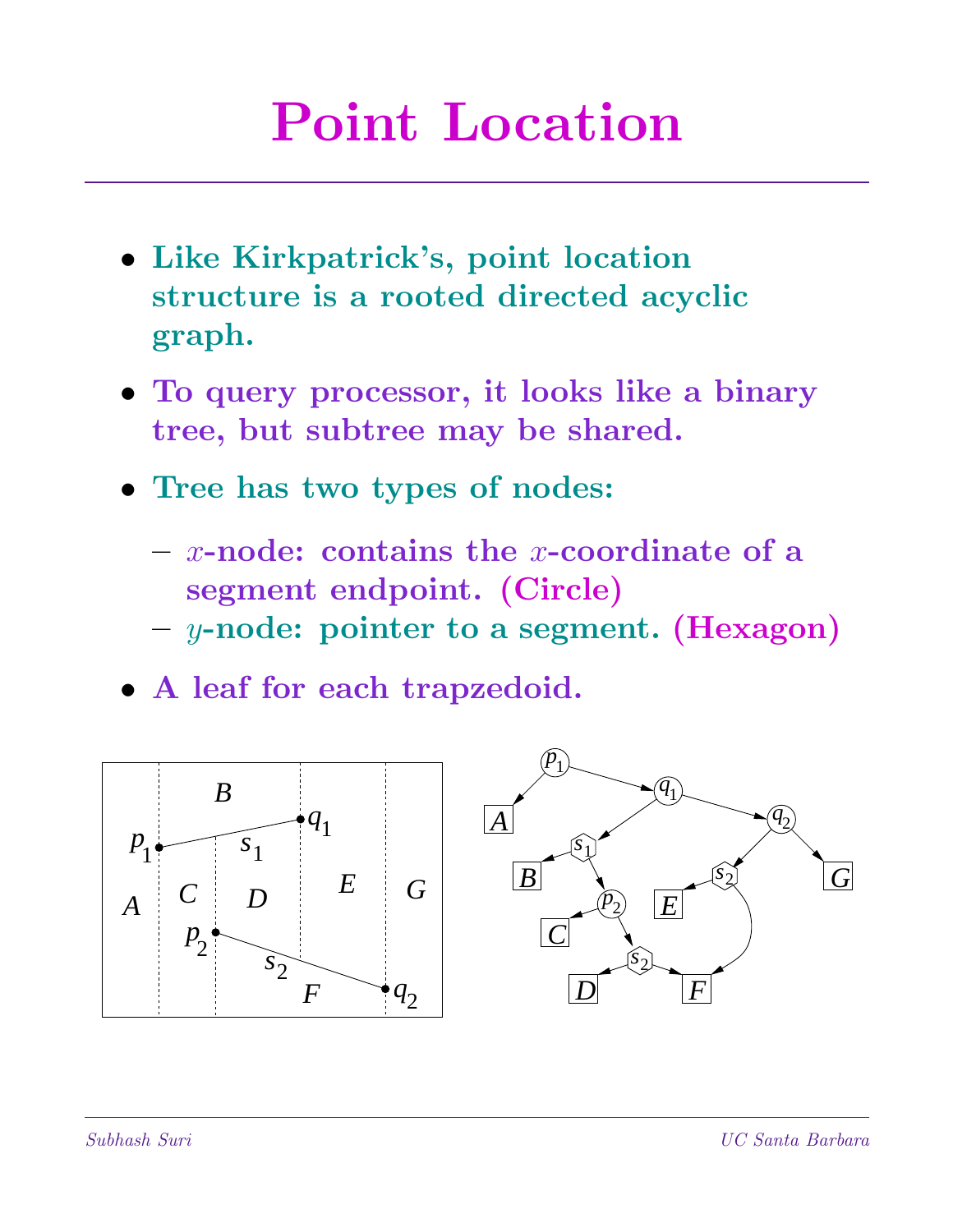### Point Location

- Children of  $x$ -node correspond to points lying to the left and right of  $x$  coord.
- Children of y-node correspond to space below and above the segment.
- y-node searched only when query's  $x$ -coordinate is within segment's span.
- Example: query in region D.



• Encodes the trap decomposition, and enables point location during the construction as well.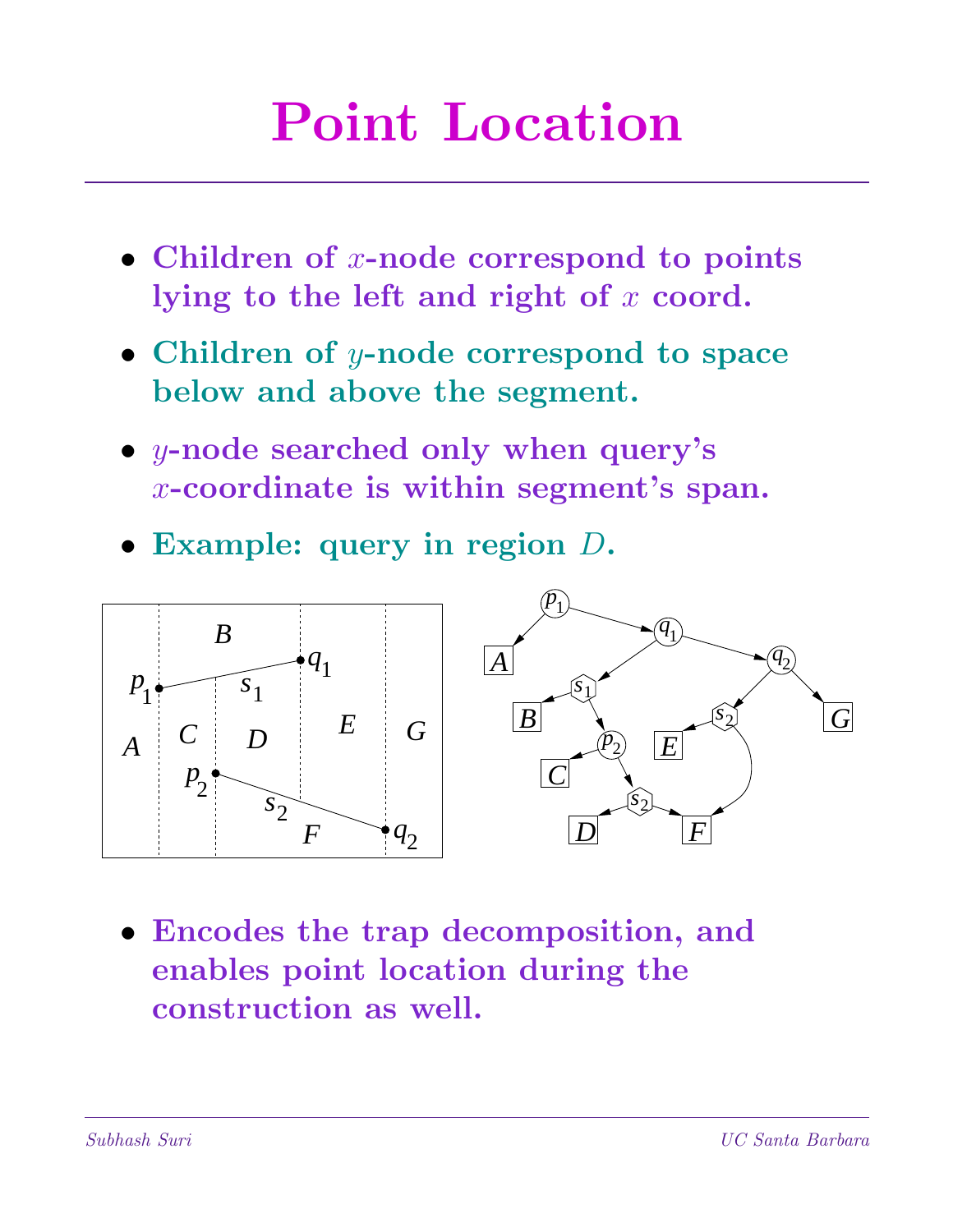# Building the Structure

- Incremental construction, mirroring the trapezoidal map.
- When a segment s added, modify the tree to account for changes in trapezoids.
- Essentially, some leaves will be replaced by new subtrees.
- Like Kirkpatrick's, each old trapezoid will overlap  $O(1)$  new trapezoids.



• Each trapezoid appears exactly once as a leaf. For instance, F.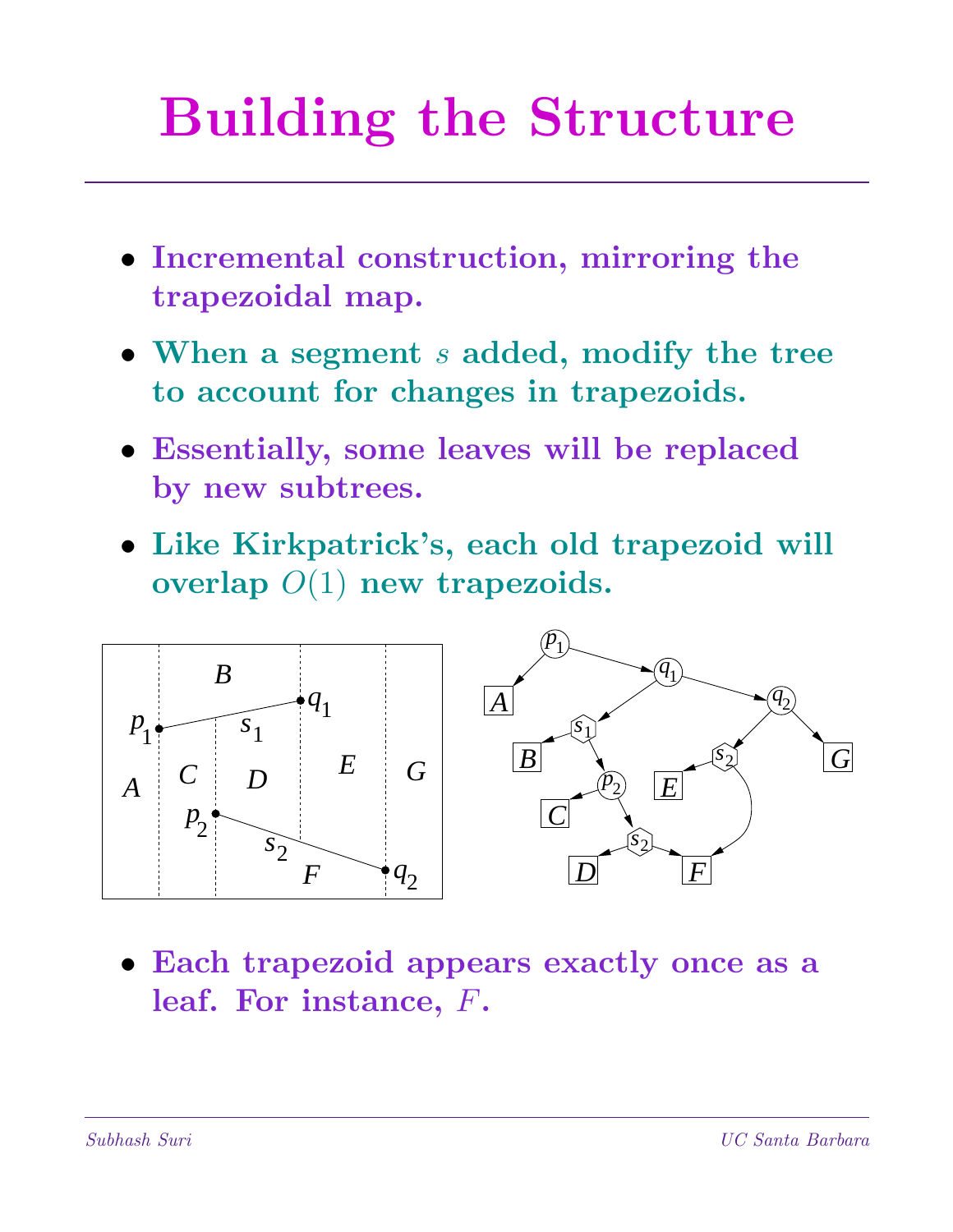## Adding a Segment

• Consider adding segment  $s_3$ .







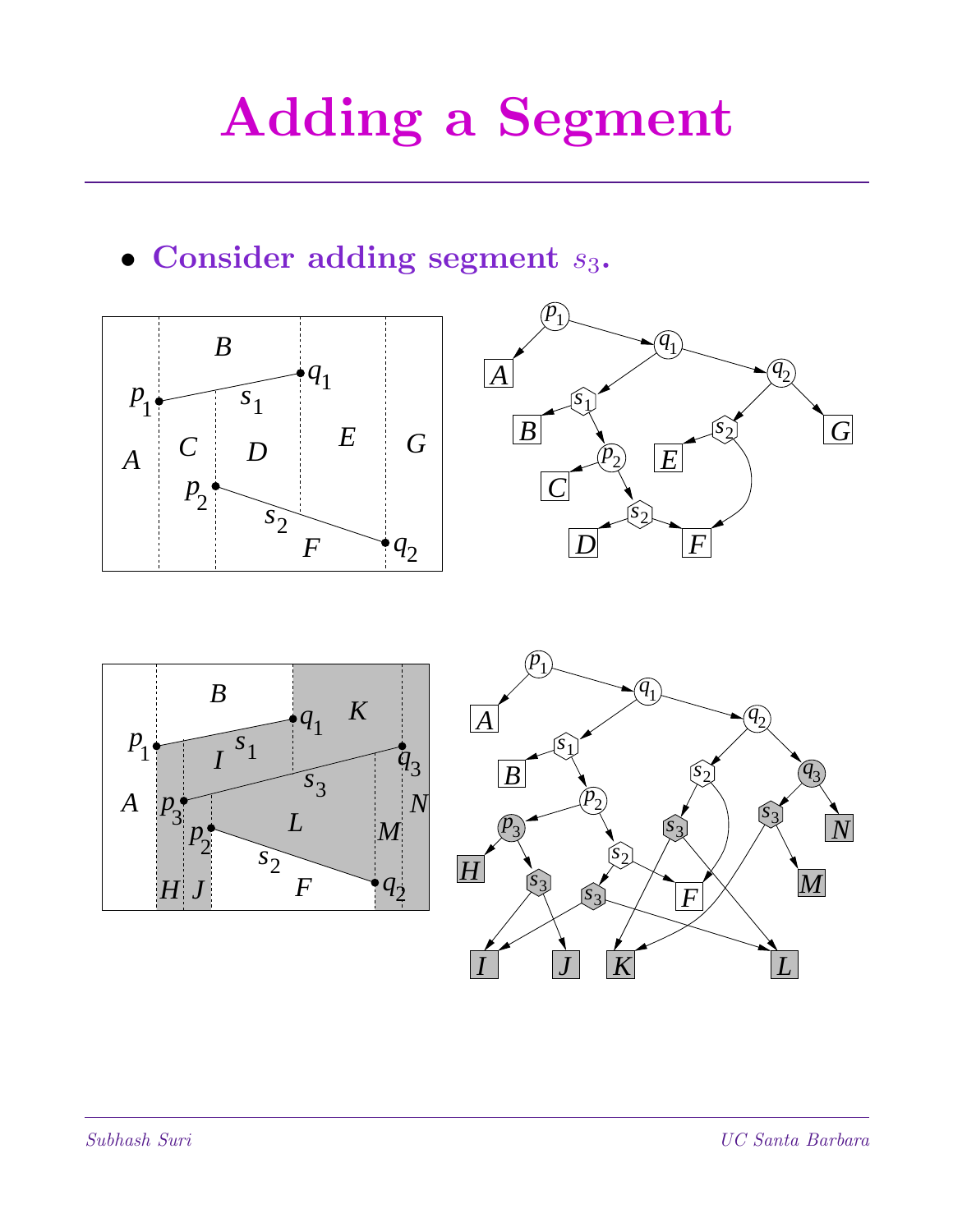## Adding a Segment

- Changes are highly local.
- If segment s passes entirely through an old trapezoid  $t$ , then  $t$  is replaced by two traps  $t', t''$ .
	- During search, we need to compare query point to s to decide above/below.
	- So, a new y-node added which is the parent of  $t'$  and  $t''$ .
- If an endpoint of  $s$  lies in  $t$ , then we add a x-node to decide left/right and a  $y$ -node for the segment.

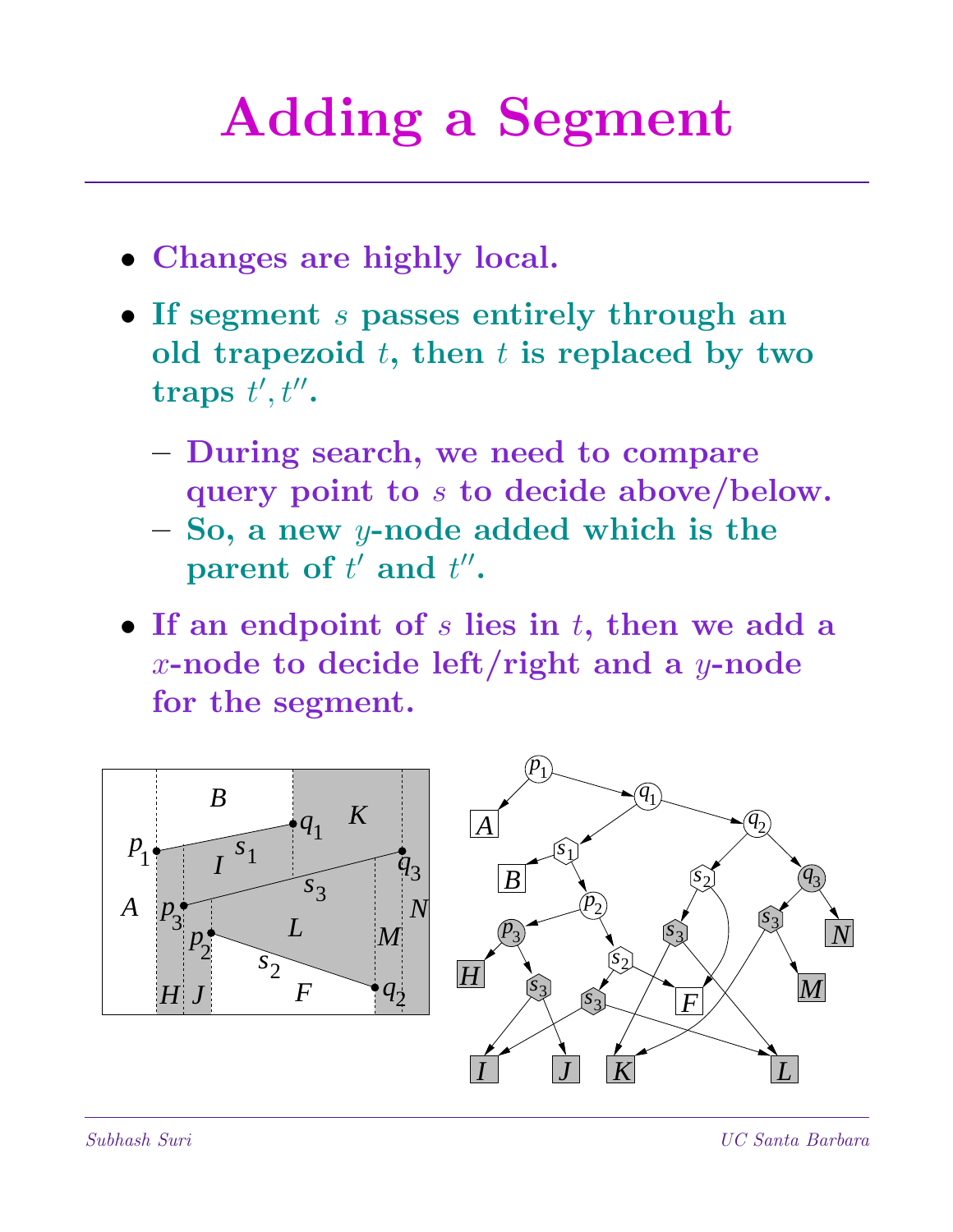## Analysis

- Space is  $O(n)$ , and query time is  $O(\log n)$ , both in expectation.
- Expected bound depends on the random permutation, and not on the choice of input segments or the query point.
- The data structure size ∝ number of trapezpoids, which is  $O(n)$ , since  $O(1)$ expected number of traps created when a new segment inserted.
- In order to analyze query bound, fix a query q.
- We consider how  $q$  moves incrementally through the trapezoidal map as new segments are inserted.
- Search complexity  $\propto$  number of trapezoids encountered by q.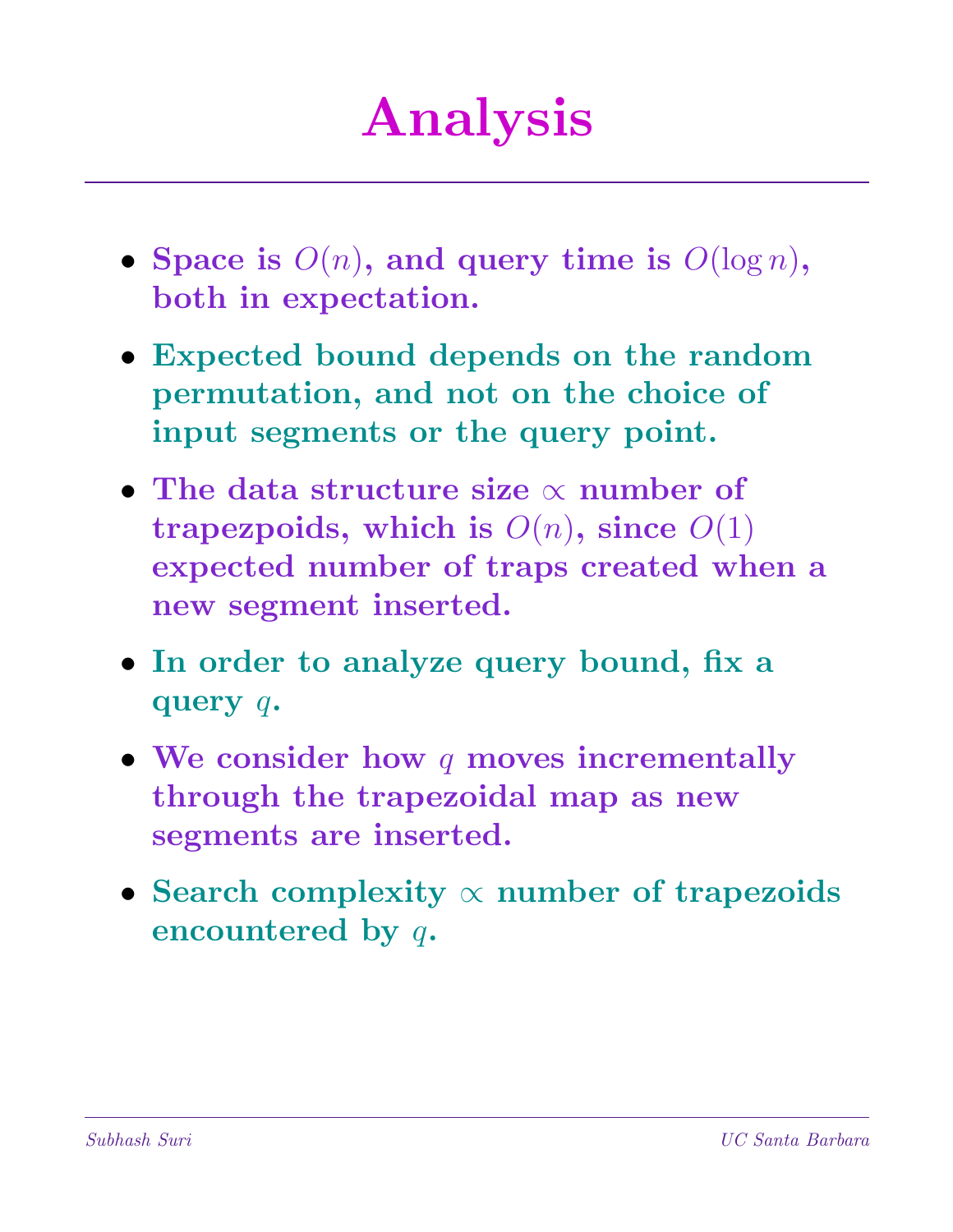### Search Analysis

- Let  $\Delta_i$  be trapezoid containing q after insertion of ith segment.
- If  $\Delta_i = \Delta_{i-1}$  then new insertion does not affect q's trapezoid. (E.g.  $q \in B$  and  $s_3$ 's insertion.)
- If  $\Delta_i \neq \Delta_{i-1}$ , then new segment deleted  $q$ 's trapezoid, and  $q$  needs to locate itself among the (at most 4) new traps.
- q could fall 3 levels in the tree. E.g.  $q \in C$ falling to  $J$  after  $s_3$ 's insertion.

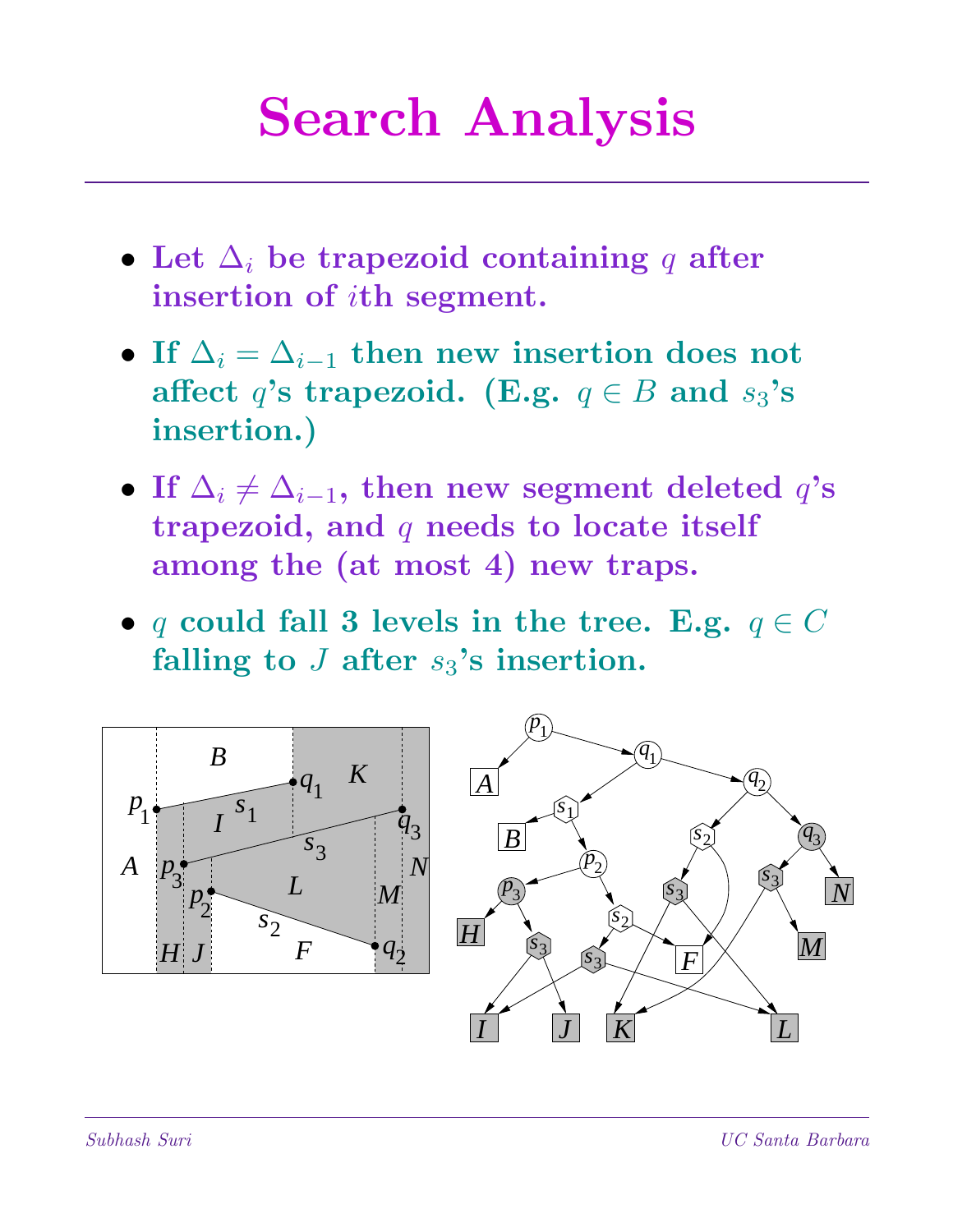### Search Analysis

- Let  $P_i$  be probability that  $\Delta_i \neq \Delta_{i-1}$ , over all random permutation.
- Since q can drop  $\leq 3$  levels, expected since  $q$  can drop  $\leq$  5 levels, ex search path length is  $\sum_{i=1}^n 3P_i$ .
- We will show that  $P_i \leq 4/i$ . That will imply that expected search path length is

$$
3\sum_{i=1}^{n} \frac{4}{i} = 12\sum_{i=1}^{n} \frac{1}{i} = 12\ln n
$$

- Why is  $P_i \leq 4/i$ ? Use backward analysis.
- The trapezoid  $\Delta_i$  depends on at most 4 segments. The probability that ith segment is one of these 4 is at most  $4/i$ .